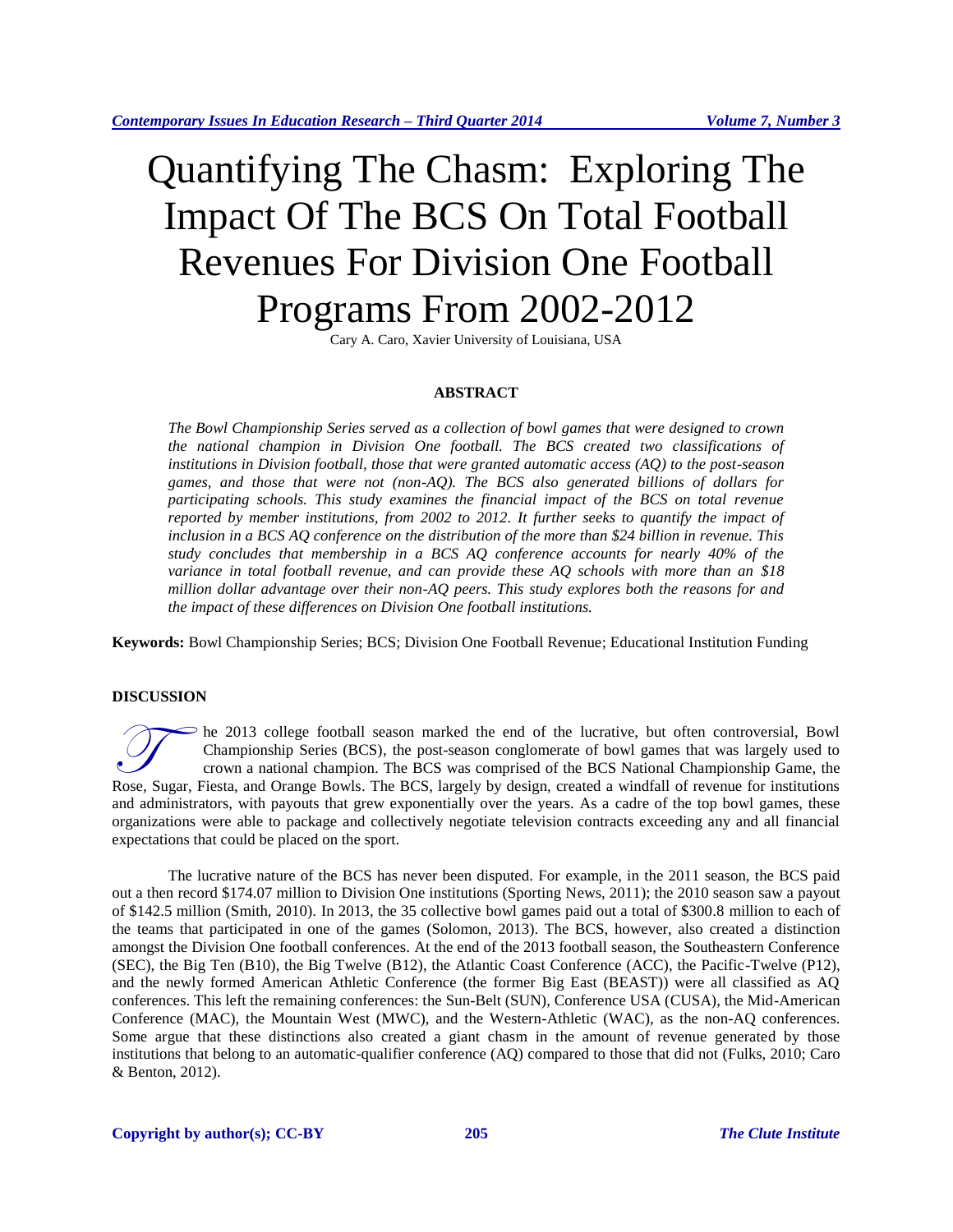The BCS is not the only revenue stream for institutions. Indeed, there exist a multitude of revenue generation avenues for institutions that participate in Division I football. Attendance at home games (Fulks, 2002; Price & Sen, 2003), merchandise sales, and alumni giving (Baade & Sundberg, 1996; McCormick & Tinsley, 1990), are, arguably, the most recognizable. In addition, schools have recently instituted new seat licenses for the sale of season tickets. Following a model similar to the NFL, season ticket holders are asked to pay a "donation" for the right to reserve their seat. At Louisiana State University, this donation can range from zero dollars for upper level tickets, to \$1,025 for prime tickets. Coupled with the price of the season tickets, this can make a single ticket cost anywhere from \$425 to \$1,450 for the season (LSUSports, 2014). LSU is not alone in this practice. The University of Michigan, one of the last top programs to adopt the system, instituted a similar program. Their "Personal Seat Donation" costs season ticket holders anywhere from \$75 to \$4,000; they also recently adopted a dynamic ticket pricing system, where the quality of opponent largely determines the price of the event (Mgoblue, 2014). At the University of Alabama, the contribution can range from \$50 to a staggering \$2,200 per ticket (RollTide, 2014). This seat licensure practice has become popular across many institutions, to the end that the University of Southern California sent a survey out to their prospective season ticket holders inquiring about the possibility of adding it to help fund future renovations to the L.A. Coliseum where the Trojans play (Bromberg, 2014). Collegiate institutions undoubtedly see the potential additional revenue that such licensures can bring, which is estimated to be up to \$100 million dollars for the NFL's Minnesota Vikings (Olson, 2014). This practice, however, has increased the cost of attendance for fans and has not been without its negative implications, which will be discussed below.

In addition to season tickets and seat licensing, many universities bank on the selling of their brand through independent licensing and merchandise royalties. Collegiate Licensing Company (CLC) represents a majority of the top institutions in the branding and sale of their collegiate merchandise. In fact, most major Division One institutions, with the exception of Ohio State, Michigan State, University of Southern California, and Oregon are represented by CLC (Rovell, 2013). A multitude of variables can influence the sale of collegiate merchandise. Principle among those, however, is the impact that comes from winning and the extra exposure to the casual fan. The CLC reports that the University of Louisville gained in sales largely from the Cardinal's NCAA Basketball National Championship in 2013. Further, they recognize Texas A&M for jumping seven spots in their latest numbers, mostly from A&M's move from the Big 12 to the SEC, and from having a Heisman Trophy winner in Johnny Manziel. To this end, CLC estimates that merchandise sales across all of their clients were nearly \$4.62 billion (CLC, 2013). CLC reports that the top earning universities in merchandise sales and royalties were the University of Texas, the University of Alabama, Notre Dame, Michigan, and the University of Kentucky. Further correlations between winning, exposure, and sales can be drawn from the 2010 figures. In that 2010 year, Texas still finished first, with estimated gross royalties of \$10.5 million, but Alabama jumped from number five to second on that year's list. Even Notre Dame, arguably the strongest Independent brand was buoyed by undefeated season and appearance in the 2013 BCS National Championship Game. Their opponent that year, Alabama, finished second in merchandise royalties. The jump to number three for Notre Dame, represented a nine spot jump from twelve in 2010 (O'Toole, 2010).

Thus far, season tickets, seat licenses, and merchandising have all been examined. There are also correlations back to the amount of donor money that runs through institutions following successful seasons (Brooker & Klastorin, 1981; Daughtrey & Stotlar, 2000). These sources of revenue, however, do not begin to paint a complete picture of the varied sources of revenue. To this end, television contracts appear to be the largest driver of revenue for conferences. Padilla and Baumer (1994) found that television was one of the greatest influences on college football. It can be argued, however, that in 1994 Padilla and Baumer, or anyone for that matter, could have imagined the role that television would play in the proliferation and popularity of the sport. Following a supply and demand curve, the case can be argued that television has the greatest impact on the rise in total revenues for institutions. Changes in the tier rights have also allowed for multiple contracts, across various networks to be negotiated.

The SEC, for example, has negotiated first tier rights with CBS and second tier rights with ESPN. This has allowed SEC games to largely dominate the prime-time football slots, largely considered to be the 3:30pm (EST) and the 8:00pm (EST) windows. Games that are not picked up by either network can be made available through a regional market carrier, or the individual institutions pay-per-view network. The total worth of these contracts averages to about \$205 million a year, although those figures will be updated to include the newly launched SEC Network on ESPN. The return on this investment for these networks has been realized through television ratings.

# **Copyright by author(s)[; CC-BY](http://creativecommons.org/licenses/by/3.0/) 206** *[The Clute Institute](http://www.cluteinstitute.com/)*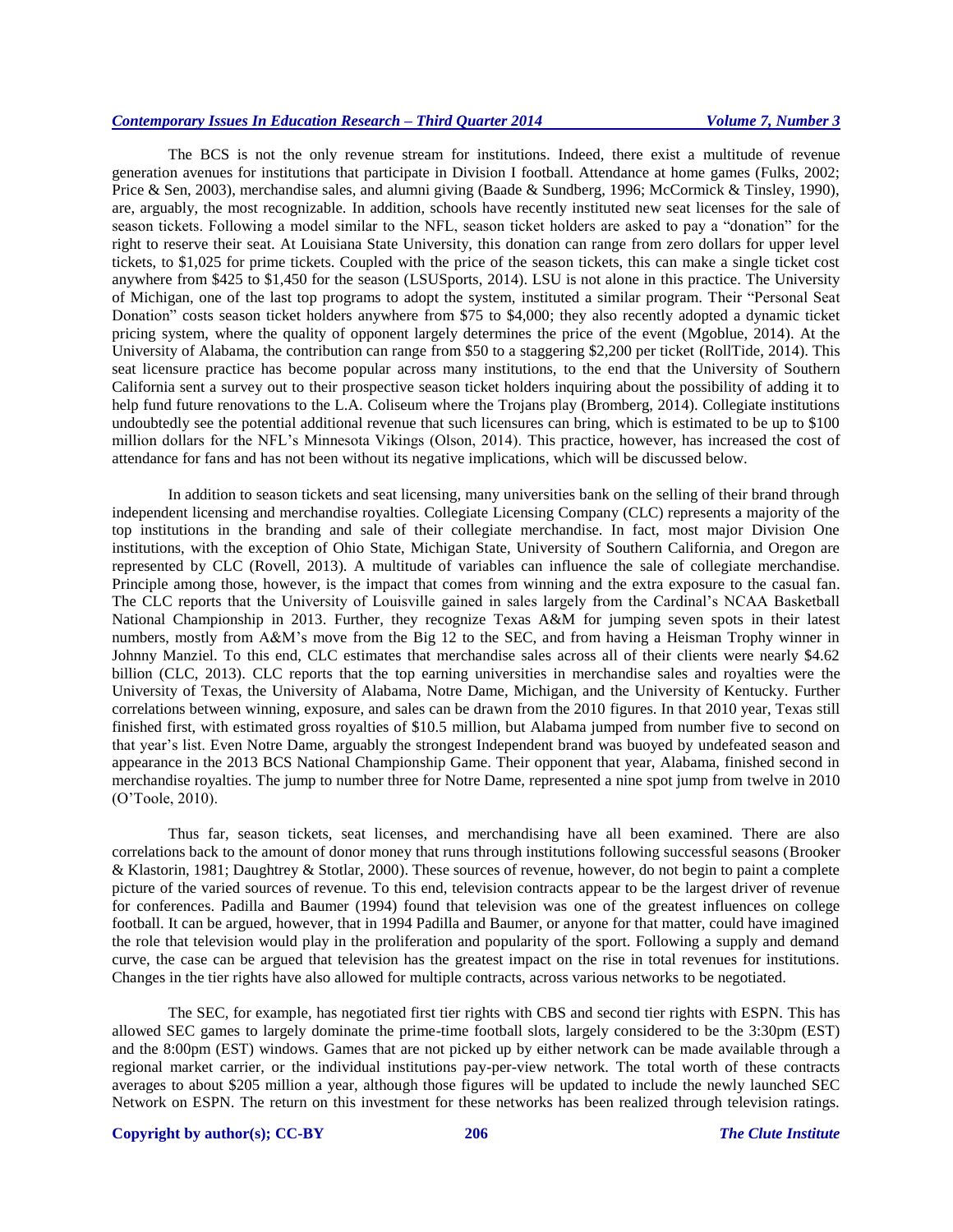For the 2013 season, the SEC had six of the top ten most watched teams in college football, and had an average of 3,805,794 viewers per game (SBNation, 2013). As a point of reference, this figure was nearly 700,000 more average viewers than the AAC, MAC, C-USA, and Sun-Belt combined. The SEC also had the three most-watched games of the 2013 season, with Alabama participating in all three of those games (McGuire, 2013).

The Big Ten drew the second-most viewers in 2013 with 2,920,815. This was done over a variety of platforms including ABC, ESPN, and the Big Ten Network. The Big Ten currently pays out to its member institutions an estimated \$20.7 million in television money. The ACC drew the third largest number of viewers, mostly because of its larger regional footprint, and from being home to the 2014 BCS national champion (Florida State University) and the Heisman Trophy winner (Jameson Winston). With 1,961,674 viewers, their current contract totals \$3.6 billion over fifteen years, all with ESPN (Dosh, 2013). The Pac-12 inked a similar twelve year, \$3 billion contract, also with ESPN and Fox. The Big-12 recently renegotiated their first tier rights with ESPN and Fox. This new thirteen year contract is worth approximately \$2.6 billion over the life of the contract, but it covers a more regional television footprint than most of the other conferences. This does not include the revenue from the separate Longhorn Network, which caters specifically to the University of Texas on ESPN. Finally, Notre Dame, the largest independent institution, re-signed their deal for home games only with NBC, which has held the contract since 1991, at a rate of \$15 million a year over ten years (ESPN, 2013).

There was a time where only a certain number of games were broadcast, most notably Notre Dame on NBC. Since then, television rights have evolved from regional broadcasts of multiple games, to the availability of nearly the entire game lineup on one platform or another. The increased reach and broadcast of games has positively impacted the popularity of college football in the United States. The impact that television has on the fan game experience, however, is a point of concern for some programs. Simply, the comfort and convenience of watching the game at home has begun to surpass the experience and cost of actually attending games. Some institutions have found that the thrill of being at a game is tempered by bad sight lines at stadiums, extreme weather, long lines for concessions and bathrooms, and the ability to track other games while at a stadium. Therefore, some institutions are struggling with a large number of no-shows or a drop in total attendance at home games.

The NCAA (2013) reports total attendance across all Division One programs to be 35,340,049 for the 2013 season, for an average of 45,192 per game across the country. This figure is up from a 2012 season that saw 34,312,026 fans, or an average of 44,970 per game (NCAA, 2012). The 2013 season, however, saw the addition of three new teams and nineteen more games from the year before, thus impacting the total numbers reported. Helping to illustrate the decline in attendance, the 2012 season numbers were down from the numbers reported in 2011, where there were 220,598 fewer total fans from the year before, or an average of 528 less per game. These per-game averages are below the all-time high of 46,456 in 2008 (Rovell, 2014).

These changes in fan attendance have especially been true for the younger fan, notably the students at each institution. This can be especially alarming because most institutions deeply discount the cost of tickets for their student population. According to Rovell (2014) the University of Arizona experienced a 47.6% drop in student attendance from the previous year. The number was not as pronounced at the University of Michigan, where 26% of students who had already paid to attend a game did not show. At the University of Georgia, the allotment of student tickets sold was dropped by nearly 2,000 tickets. Still, student attendance for their home games as down 28.8%. There do not appear to be many programs that are immune to these attendance drops as even the University of Alabama had 4.8% of students fail to show up to games.

These drops in attendance, however, have not dampened institutions from either increasing the capacity of their existing stadiums, making improvements to help increase fan engagement and enjoyment at games, or building new structures all together. In 2011, the University of North Texas and Florida Atlantic University both christened new stadiums (Vito, 2011; Hyde, 2011). These followed the University of Minnesota's \$303 million dollar investment in TCF Bank Stadium, their private (shared previous stadium with the NFL's Vikings), on-campus stadium (Muret, 2009). The 2013 season also saw a \$50 million expansion at the University of Nebraska (Nebraska, 2014), a \$34 million expansion at Texas Tech University (Texas Tech, 2014), and Louisiana State University is completing a \$100 million expansion to Tiger Stadium (Sports Business Daily, 2012). There are future expansions and renovations in the works at Arizona State University (Fornelli, 2014), and a \$450 million dollar project at Texas

# **Copyright by author(s)[; CC-BY](http://creativecommons.org/licenses/by/3.0/) 207** *[The Clute Institute](http://www.cluteinstitute.com/)*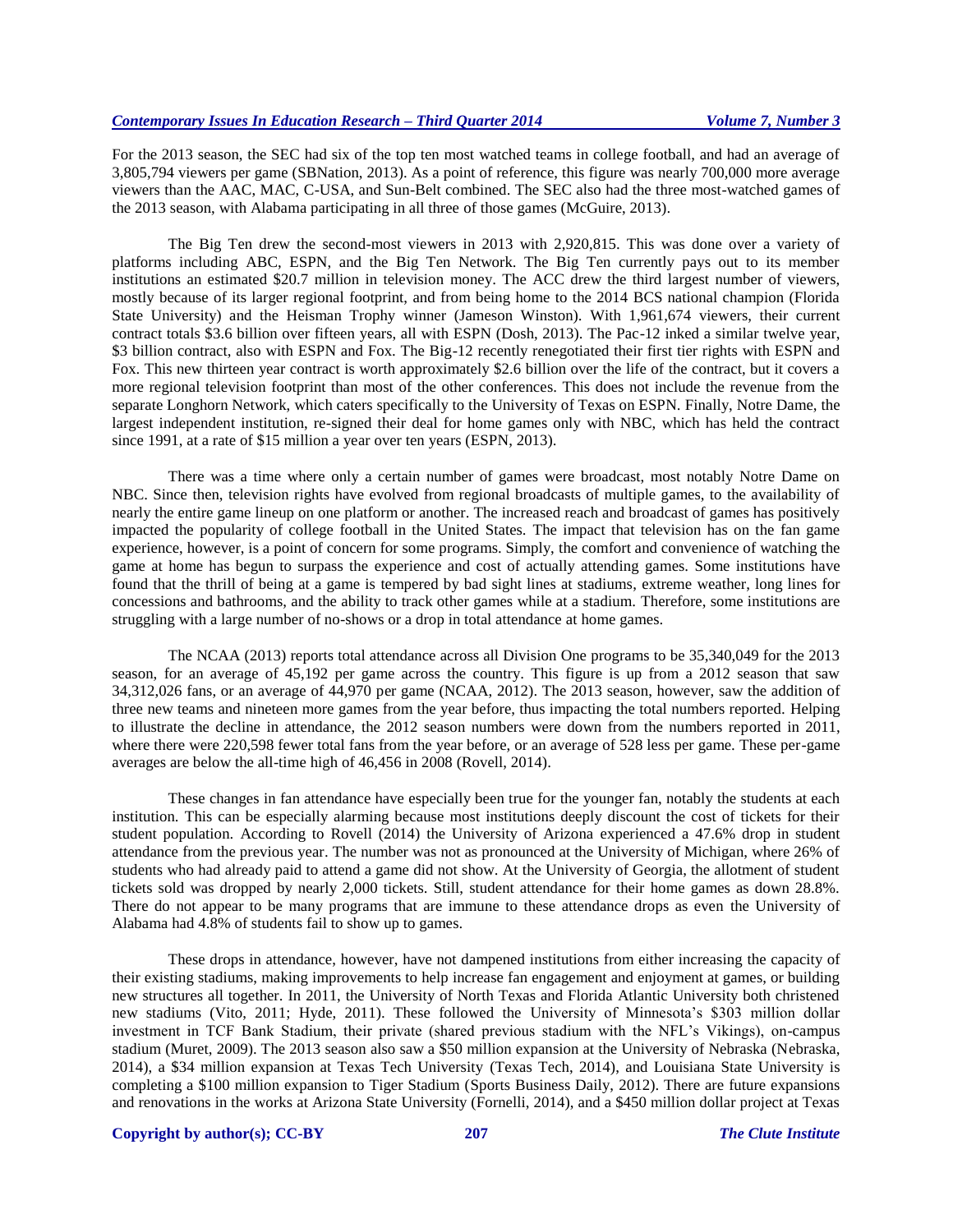A&M University (Patterson, 2014). These expansions have largely been funded through public bonds, where the debt can be offset by years of revenue generation. In many instances, the private athletic fund-raising arm of each institution has been responsible for financing the bond initiatives.

Caro and Benton (2012) point to a recent "arms race" of sorts in college football, where erecting these large cathedrals, improving football facilities, improving game surfaces, or building museums to honor an institutions football history has created a fiercely competitive game outside the game. The end goal is not to keep up with other programs, but to outdo other programs in hopes of increasing attendance, increasing exposure, and breeding a culture of success. This also plays an important role in the recruiting wars that occur for the top-rated high school athletes. Correlations between winning and recruiting were examined by Caro (2012), and the relationship between the total expenditures in recruiting and signing the top recruiting classes (Caro & Benton, 2012). Thus, the importance of revenue cannot be underscored. There are obvious connections towards revenue generation and construction projects. Many institutions erect larger stadiums or enhance video boards to help to boost fan attendance. Other schools, however, rely on the revenue generated from football to help fuel other sports (Dosh, 2011). This is true for both AQ and non-AQ institutions. For many institutions, the total revenue generated through football is then used to fund non-revenue sports like golf, tennis, swimming and diving, and others. In addition, much of Title IX compliance is sustained through the funds that are generated through football revenue, sometimes at the expense of other men's sports (Keating, 2012). Revenue generation plays an important role in funding the athletic department; however, in some cases, the money is also funneled back to the institution's general fund. In these cases, football revenue fuels faculty grants and endowments, non-athletic scholarships, and other non-athletic institutional efforts (Smith, 2013).

Many institutions have reaped the financial benefits of their brand, notoriety, and success. Others, however, have not been so fortunate. To this end, there exist vast discrepancies in the amounts of money that are generated by institutions across the country. The largest incongruity has been noted in the BCS payouts at the end of each season. In 2011, the BCS paid out over \$174 million dollars to Division One institutions. Of that money, however, 83.4% went to the automatic-qualifier conferences. This figure was up from the 81% of \$142.5 million that went to the AQ conferences in 2010 (Sporting News, 2011). In 2013, each of the AQ conferences received \$23.9 million, as compared to the \$14.25 million that was left for the non-AQ conference institutions to split (Dosh, 2013). Caro and Benton (2012) quantified this difference and found that there existed significant differences in the revenue earnings of AQ and non-AQ institutions. That study, however, did not quantify those differences.

Thus, this study seeks to build upon the existing extant literature, and expand on the work of Caro and Benton (2012) by examining the impact of a set of independent variables on total reported revenues from 2002 to 2012. Specifically, this study explores the reported and perceived differences in total revenue amongst Division One institutions. Further, the study quantifies the differences in total revenue through ANOVA, correlations, and regression analysis, of being in a BCS automatic-qualifier conference, the effect of playing in a BCS game, and the impact of winning a BCS game. This study seeks to answer:

- 1. Does there exist a difference in the total revenue generated by the AQ and non-AQ institutions examined in this study. (an expansion of Caro and Benton, 2012).
- 2. Does there exist a significant difference in the total revenue generated from year to year of the study.
- 3. Does there exist a significant difference in the revenue generation according to participation in a BCS game?
- 4. Does there exist a significant difference in the revenue generation according to winning a BCS game?

# **METHODS**

Football revenue, the dependent variable, for institutions participating in the eleven college football Division One conferences was obtained from the Department of Education's Office of Postsecondary Education. The data was available from the Equity in Athletics website. Conference alignment was addressed in each year of the study. For example, the University of Utah moved from the Mountain West to the Pac-12 in 2011. Thus, they were coded to have belonged to the Mountain West for the initial part of the study, and then coded for the Pac-12 in the corresponding years. This was done for the other teams that re-aligned themselves over the course of the study,

# **Copyright by author(s)[; CC-BY](http://creativecommons.org/licenses/by/3.0/) 208** *[The Clute Institute](http://www.cluteinstitute.com/)*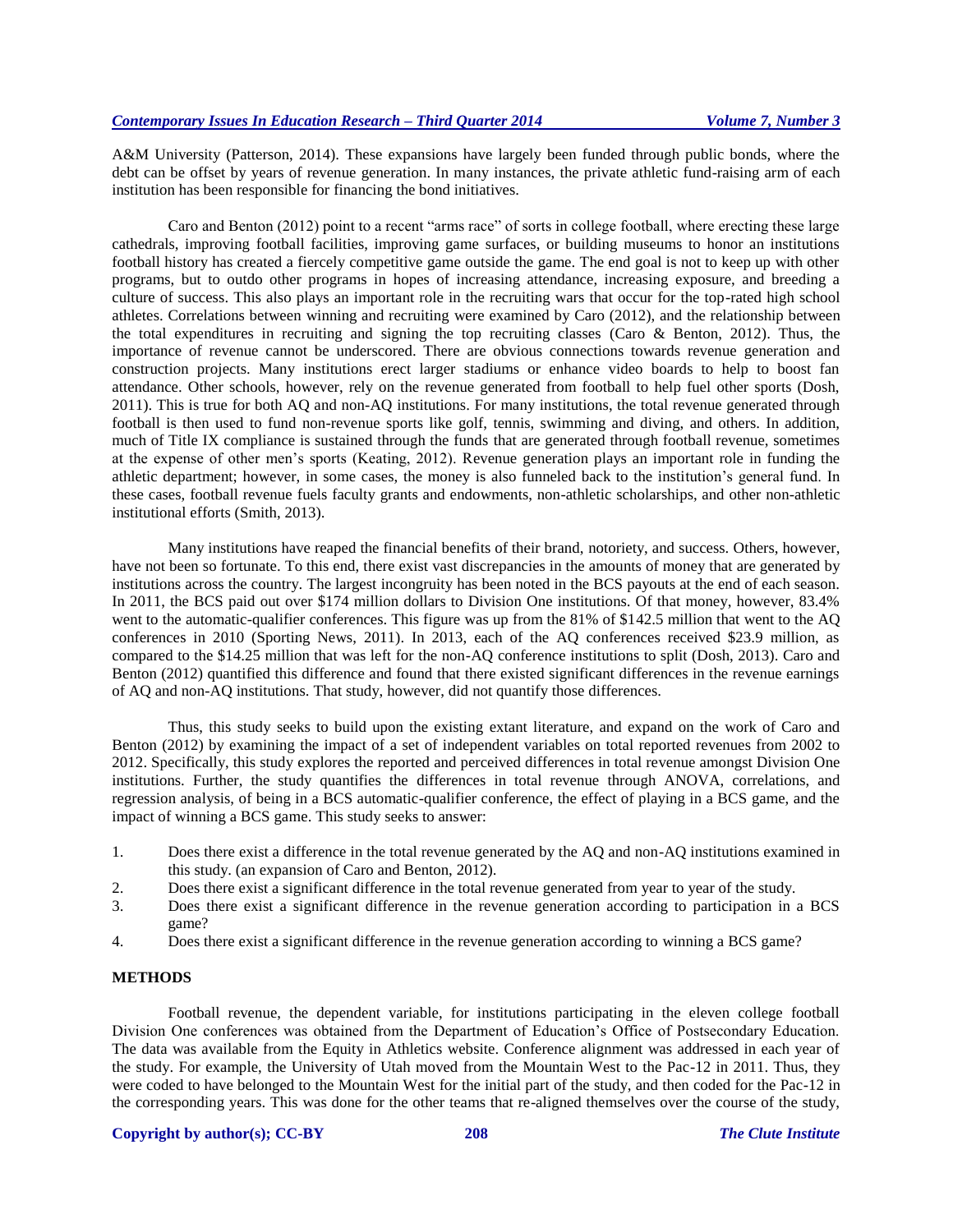including but not limited to Brigham Young, Texas A&M, Missouri, and Nebraska. Teams were then dummy coded according to their inclusion in an automatic-qualifier conference.

Wins and losses, playing in a BCS game, and winning a BCS game were selected as independent variables. These were selected as their impact has not been quantified in the existing literature. Wins and losses were downloaded from the NCAA website and recalculated as a winning percentage by taking the number of wins and dividing it by the total number of games played. The BCS website was used to find the institutions that participated in BCS games. The scores were found to determine the winner. Those teams were then dummy coded to create two dichotomous variables.

Descriptive statistics were formulated for each of the variables in the study; however, only revenue statistics are reported. The remaining statistics were checked to ensure data integrity. Analysis of variance (ANOVA) was used to determine the extent to which significant differences existed in total reported revenue accordingly. ANOVA was conducted for revenue: by each year in the study, according to conference, by BCS qualification status, and by winning a BCS game. The Games-Howell post-hoc test was used to detect significant differences among the multilevel factors. Games-Howell was selected as it does not assume equal variances, is appropriate when the assumption of homogeneity of variance is violated, and is recognized as a robust measure when the assumptions of ANOVA are violated (Games & Howell, 1976; Jaccard, Becker, & Wood, 1984; Sullivan, Riccio, & Reynolds, 2008). Finally, Pearson's product-moment correlation was used to determine the correlation of the continuous measures, and simple linear regression was used to model the relationship between the independent and dependent variables.

# **LIMITATIONS**

Data for this study was collected from the Department of Education's Office of Postsecondary Education. The data was available from the Equity in Athletics website. This data was self-reported and thus may not paint a complete picture of the total revenue the institution. Further, this data may include revenue that was provided by the institution. In some cases, some football programs take no money from their universities. Further, while the BCS began in the 1998 football season, data from the DEO was not available for the full life of the BCS. Thus, this data only provides a more recent snapshot of the revenue growth for the schools. The period sample from 2002 to 2012 also represents the data that was available on the website. Finally, data was not available for any of the United States Service Academies. Thus, they were not included in the sample.

# **RESULTS**

The results of Table 1 A-D (the table was broken up to help it fit) indicate the total revenue, as reported by the institution, per year by conference in Division One football and the percent change per reported year. The data indicates that the SEC, the Big Ten, and the Big Twelve led in revenue generation amongst all schools, while the MAC, the WAC, and Sun-Belt, generated the least. The greatest jumps in revenue occurred from 2002 to 2003 (16.09%), from 2005 to 2006 (11.34%), and from 2006 to 2007 (10.74%). The results of Table 1 also indicate that the revenue generated by the SEC was 89% greater than the MAC, and was 90.13% and 93.57% greater than the WAC and Sun-Belt conferences respectively. The results further illustrate the exponential growth that occurred in revenue through the years of the study. The change from \$1,316,122,390 in 2002 to a study-high of \$3,148,413,520 in 2012 represents a 139% increase in the ten years. The differences in revenue amongst conferences are consistent with the findings of Caro and Benton (2012). These differences begin to paint the picture of revenue inequality across the various conferences in Division One football.

The sum of the total revenue for non-AQ conferences (exclusive of the Independents) over the course of the study amounts to \$3,255,634,424. This is less than the total revenues for both the SEC and the Big Ten, and only slightly more than the sum for the Big 12. These figures point to the influence of supply and demand on the product. The impact of television and licensing revenue is also apparent. The television contracts for the SEC, Big Ten, and the Big 12 allow for national, prime-time coverage of a large majority of their games. This increased exposure leads to greater television revenue and demand for their licensed products. The results also begin to point to the monetary impact that inclusivity in the BCS brought to the AQ conferences.

# **Copyright by author(s)[; CC-BY](http://creativecommons.org/licenses/by/3.0/) 209** *[The Clute Institute](http://www.cluteinstitute.com/)*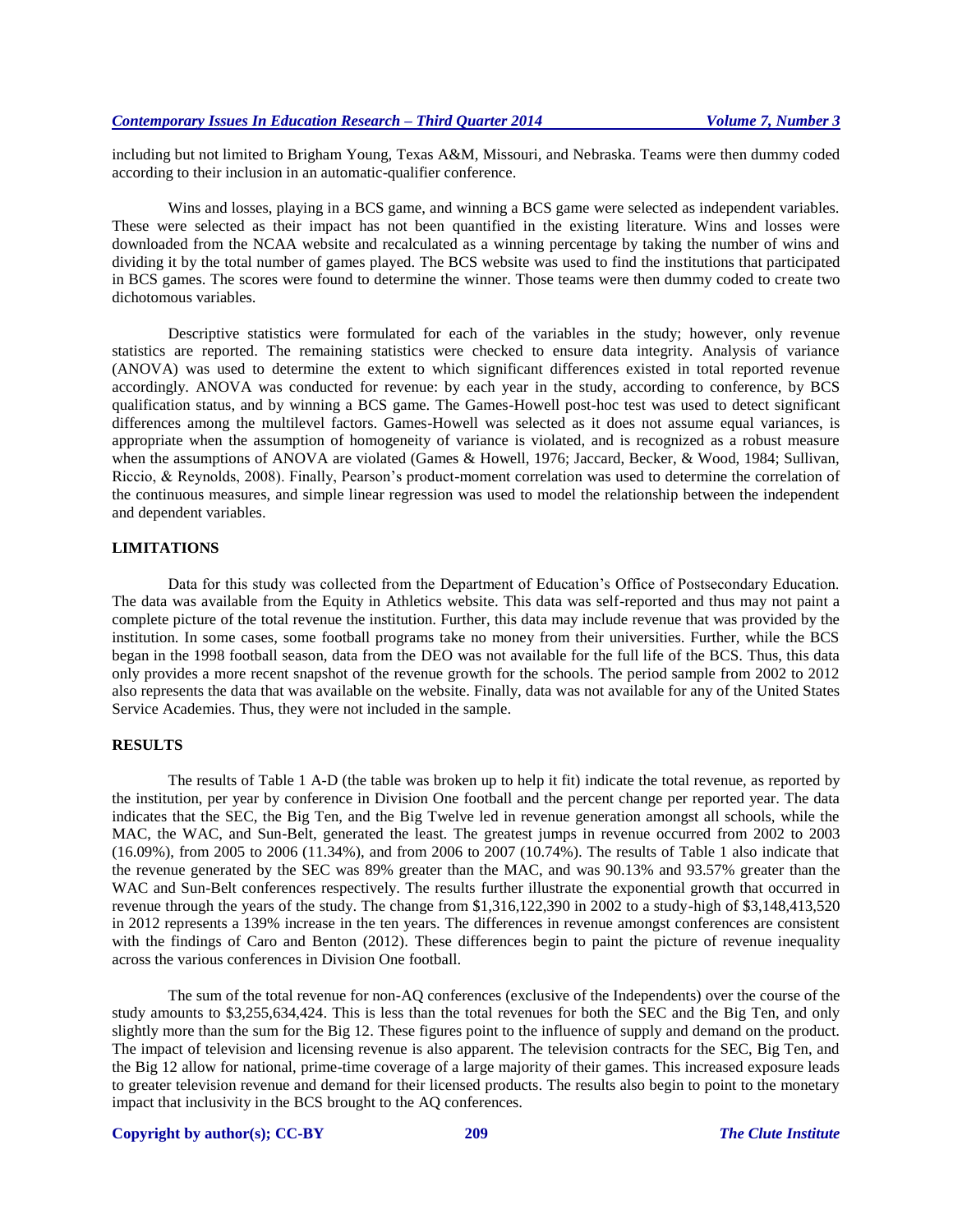Table 1 also illustrates the revenue prowess of Notre Dame. Independent of any conference, Notre Dame generated \$634,491,124 in total revenue over the ten years of the study. This is more than the MAC, WAC, and Sun-Belt conferences. The impact of their licensing efforts, independent television contract, and donor donations comes into focus. It also begins to explain why the Independent has been such a major player in conference re-alignment, television renegotiations, and their special rules for participating in the BCS.

| Conference      | <b>Total</b>        |
|-----------------|---------------------|
| <b>SEC</b>      | \$5,646,227,003.00  |
| Big 10          | \$4,367,604,123.00  |
| Big 12          | \$3,716,411,937.00  |
| Pac 10          | \$2,703,916,158.00  |
| <b>ACC</b>      | \$2,617,303,159.00  |
| <b>Big East</b> | \$1,395,091,799.00  |
| <b>CUSA</b>     | \$961,772,730.00    |
| <b>MWC</b>      | \$725,660,502.00    |
| Independents    | \$681,093,078.00    |
| <b>MAC</b>      | \$648,012,199.00    |
| <b>WAC</b>      | \$557,190,212.00    |
| <b>SUN</b>      | \$362,998,781.00    |
| Total           | \$24,383,281,681.00 |

# **Table 1A: Summary of Total Revenues by Year per Conference from 2002-2012 as Reported by the Institution**

**Table 1B: Summary of Total Revenues by Year per Conference from 2002-2012 as Reported by the Institution**

| Conference      | 2002               | 2003               | 2004               | <b>Total 2002-2004</b> |
|-----------------|--------------------|--------------------|--------------------|------------------------|
| <b>SEC</b>      | \$326,429,667.00   | \$350,193,187.00   | \$353,581,348.00   | \$1,030,204,202.00     |
| $Big$ 10        | \$231,154,911.00   | \$276,809,402.00   | \$306,293,700.00   | \$814,258,013.00       |
| Big 12          | \$194,825,701.00   | \$258,812,764.00   | \$267,709,687.00   | \$721,348,152.00       |
| Pac 10          | \$165,307,234.00   | \$176,744,243.00   | \$183,767,586.00   | \$525,819,063.00       |
| <b>ACC</b>      | \$151,138,784.00   | \$180,171,498.00   | \$180,969,299.00   | \$512,279,581.00       |
| <b>Big East</b> | \$68,495,928.00    | \$79,813,597.00    | \$94,266,882.00    | \$242,576,407.00       |
| <b>CUSA</b>     | \$40,030,965.00    | \$62,183,378.00    | \$56,665,466.00    | \$158,879,809.00       |
| <b>MWC</b>      | \$39,693,294.00    | \$53,061,049.00    | \$54,614,378.00    | \$147,368,721.00       |
| Independents    | \$38,238,900.00    | \$48,752,420.00    | \$47,701,920.00    | \$134,693,240.00       |
| <b>MAC</b>      | \$21,138,277.00    | \$33,280,645.00    | \$32,828,560.00    | \$87,247,482.00        |
| <b>WAC</b>      | \$29,870,760.00    | \$34,188,546.00    | \$30,782,632.00    | \$94,841,938.00        |
| <b>SUN</b>      | \$9,797,969.00     | \$14,473,446.00    | \$13,584,198.00    | \$37,855,613.00        |
| Total           | \$1,316,122,390.00 | \$1,568,484,175.00 | \$1,622,765,656.00 | \$4,507,372,221.00     |
| Percent Change  |                    | 16.09%             | 3.34%              |                        |

#### **Table 1C: Summary of Total Revenues by Year per Conference from 2002-2012 as Reported by the Institution**

| Conference      | 2005               | 2006               | 2007               | <b>Total 2005-2007</b> |
|-----------------|--------------------|--------------------|--------------------|------------------------|
| <b>SEC</b>      | \$395,892,365.00   | \$457,876,320.00   | \$510,288,867.00   | \$1,364,057,552.00     |
| Big 10          | \$341,794,601.00   | \$370,212,057.00   | \$410,093,135.00   | \$1,122,099,793.00     |
| $Big$ 12        | \$279,319,363.00   | \$297,142,603.00   | \$362,080,514.00   | \$938,542,480.00       |
| Pac 10          | \$202,534,973.00   | \$229,138,691.00   | \$251,420,850.00   | \$683,094,514.00       |
| <b>ACC</b>      | \$181,297,148.00   | \$225,225,984.00   | \$234,427,459.00   | \$640,950,591.00       |
| <b>Big East</b> | \$116,443,949.00   | \$121,682,518.00   | \$131,372,797.00   | \$369,499,264.00       |
| <b>CUSA</b>     | \$66,027,921.00    | \$82,838,971.00    | \$87,811,192.00    | \$236,678,084.00       |
| <b>MWC</b>      | \$58,580,534.00    | \$55,831,524.00    | \$72,647,900.00    | \$187,059,958.00       |
| Independents    | \$67,099,729.00    | \$63,675,034.00    | \$59,774,851.00    | \$190,549,614.00       |
| <b>MAC</b>      | \$36,497,258.00    | \$48,435,895.00    | \$64,371,355.00    | \$149,304,508.00       |
| <b>WAC</b>      | \$35,913,363.00    | \$46,912,940.00    | \$57,217,897.00    | \$140,044,200.00       |
| <b>SUN</b>      | \$17,594,336.00    | \$30,232,524.00    | \$31,804,199.00    | \$79,631,059.00        |
| Total           | \$1,798,995,540.00 | \$2,029,205,061.00 | \$2,273,311,016.00 | \$6,101,511,617.00     |
| Percent Change  | 9.80%              | 11.34%             | 10.74%             |                        |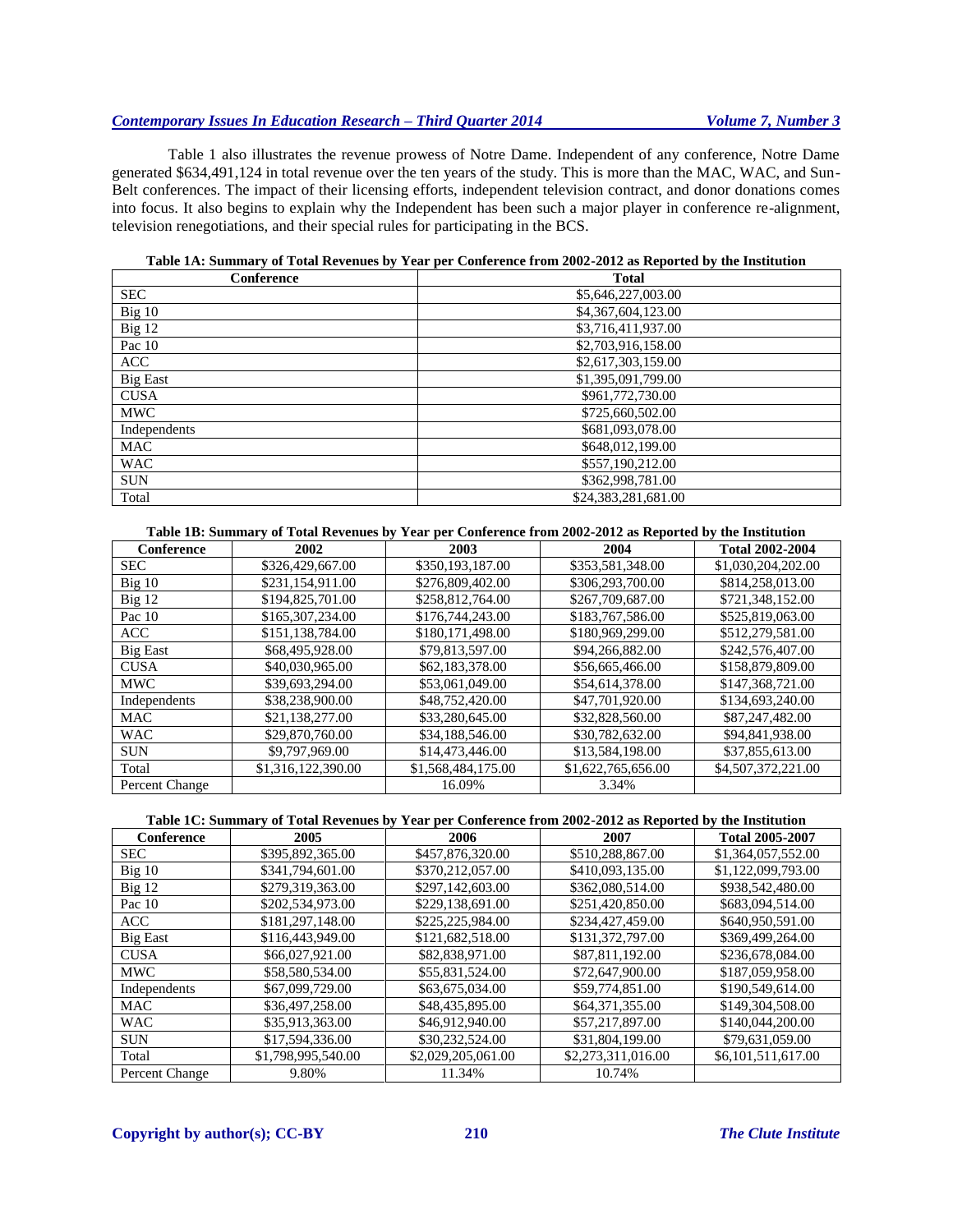| Table 1D: Summary of Total Revenues by Year per Conference from 2002-2012 as Reported by the Institution |                    |                    |                    |                        |  |  |  |  |  |
|----------------------------------------------------------------------------------------------------------|--------------------|--------------------|--------------------|------------------------|--|--|--|--|--|
| Conference                                                                                               | 2008               | 2009               | 2010               | <b>Total 2008-2010</b> |  |  |  |  |  |
| <b>SEC</b>                                                                                               | \$537,145,739.00   | \$607,163,802.00   | \$640,229,277.00   | \$1,784,538,818.00     |  |  |  |  |  |
| $Big$ 10                                                                                                 | \$419,032,875.00   | \$446,359,908.00   | \$466,123,523.00   | \$1,331,516,306.00     |  |  |  |  |  |
| Big 12                                                                                                   | \$398,107,566.00   | \$424,468,907.00   | \$431,271,998.00   | \$1,253,848,471.00     |  |  |  |  |  |
| Pac 10                                                                                                   | \$255,810,821.00   | \$246,332,171.00   | \$252,858,608.00   | \$755,001,600.00       |  |  |  |  |  |
| <b>ACC</b>                                                                                               | \$258,032,389.00   | \$250,773,784.00   | \$278,558,264.00   | \$787,364,437.00       |  |  |  |  |  |
| <b>Big East</b>                                                                                          | \$144,369,048.00   | \$150,453,242.00   | \$152,836,183.00   | \$447,658,473.00       |  |  |  |  |  |
| <b>CUSA</b>                                                                                              | \$95,072,401.00    | \$111,383,042.00   | \$114,223,559.00   | \$320,679,002.00       |  |  |  |  |  |
| <b>MWC</b>                                                                                               | \$84,838,003.00    | \$90,926,059.00    | \$105,176,368.00   | \$280,940,430.00       |  |  |  |  |  |
| Independents                                                                                             | \$56,929,397.00    | \$64,163,063,00    | \$68,782,560.00    | \$189,875,020.00       |  |  |  |  |  |
| <b>MAC</b>                                                                                               | \$68,446,821.00    | \$75,721,423.00    | \$80,508,627.00    | \$224,676,871.00       |  |  |  |  |  |
| <b>WAC</b>                                                                                               | \$55,704,030.00    | \$62,494,337.00    | \$67,120,620.00    | \$185,318,987.00       |  |  |  |  |  |
| <b>SUN</b>                                                                                               | \$33,866,013.00    | \$42,257,602.00    | \$50,714,783.00    | \$126,838,398.00       |  |  |  |  |  |
| Total                                                                                                    | \$2,407,355,103.00 | \$2,572,497,340.00 | \$2,708,404,370.00 | \$7,688,256,813.00     |  |  |  |  |  |
| Percent Change                                                                                           | 5.57%              | 6.42%              | 5.02%              |                        |  |  |  |  |  |

The rate of growth is also of interest as it can point to changes in revenue generation for each particular year. Table 2 presents the ANOVA for total revenue as analyzed by each year. The significant ANOVA indicates that there are significant differences through the years, and the Games- Howell post-hoc tests help to identify those significant differences. Expectedly, the data seems to indicate a rate of growth that normalizes after dramatic increases from 2005 to 2006 (11.34%), and from 2006 to 2007 (10.74%). This pattern can be discerned in the posthoc results for 2002 as it was significantly different from every year including and after 2006. Equally, the results for 2012 indicate that there was no significant difference from each year including and after 2007. The results also indicate that revenue for each subsequent year, for example 2003 to 2004, was not statistically significant. Moreover, after 2007, total revenue was greater for each subsequent year; however, the difference was not statistically different. Thus, the revenue for 2007 was not statistically different from 2008, 2009, 2010, 2011, and 2012. Thus, year to year differences are not observed in the data; however, differences begin to be observed the year after. Thus, there appears to be a gradual growth over the course of the study, with the exception of 2005 to 2006 and 2006 to 2007. The advent of television contracts can be responsible for these differences. Thereafter, the signing of these major network contracts normalized and the revenue from those did as well.

| <b>Table 2: AINOVA Results for Total Revenues by Teal for 2002-2012</b> |                        |      |                      |        |      |  |  |  |  |  |  |
|-------------------------------------------------------------------------|------------------------|------|----------------------|--------|------|--|--|--|--|--|--|
|                                                                         | <b>Sum of Squares</b>  |      | <b>Mean Square</b>   |        | Sig. |  |  |  |  |  |  |
| <b>Between Groups</b>                                                   | 29853208626561600.000  |      | 2985320862656160.000 | 10.096 | .000 |  |  |  |  |  |  |
| <b>Within Groups</b>                                                    | 374359770607634000.000 | '266 | 295702820385177.000  |        |      |  |  |  |  |  |  |
| <b>Total</b>                                                            | 404212979234196000.000 | 1276 |                      |        |      |  |  |  |  |  |  |

| Table 2: ANOVA Results for Total Revenues by Year for 2002-2012 |  |  |  |  |  |  |  |  |  |
|-----------------------------------------------------------------|--|--|--|--|--|--|--|--|--|
|-----------------------------------------------------------------|--|--|--|--|--|--|--|--|--|

Table 3 presents the results of an ANOVA for the total revenue by conference affiliation. The results of the ANOVA indicate that there is a significant difference among the total revenue of the Division One football conferences (Table 1A). The Games-Howell post-hoc tests indicate where these differences occur, and they reveal the revenue chasm that deepened through the period of the study. The data indicates that the SEC produced only one statistically insignificant difference from its peers, and that came from the Big Ten. Thus, while there is a \$1,278,622,880 difference in revenue, statistically, the SEC and the Big Ten were similar with respect to revenue generation. The Big Ten was also statistically similar to the Big Twelve, while the Big Twelve was statistically similar to the Pac-Ten. Finally, the Pac-Ten was statistically similar to the ACC. Thus, while there were statistically significant differences from the top earners of the AQ to the bottom earners of the AQ conferences, there were still relationships amongst each of those power conferences. The Independents, largely due to the revenue generation of Notre Dame, were statistically similar to the AQ conferences, as they produced statistically significant differences to C-USA, the MWC, the MAC, the Sun-Belt, and the WAC conferences.

The data ascertains, however, that each of the AQ conferences was statistically significantly different from the non-AQ conferences. The results of this ANOVA are consistent with the findings of Caro and Benton (2012) and confirm that income inequality does exist in Division One football. The sources of this inequity have been explored, and their implications are discussed shortly.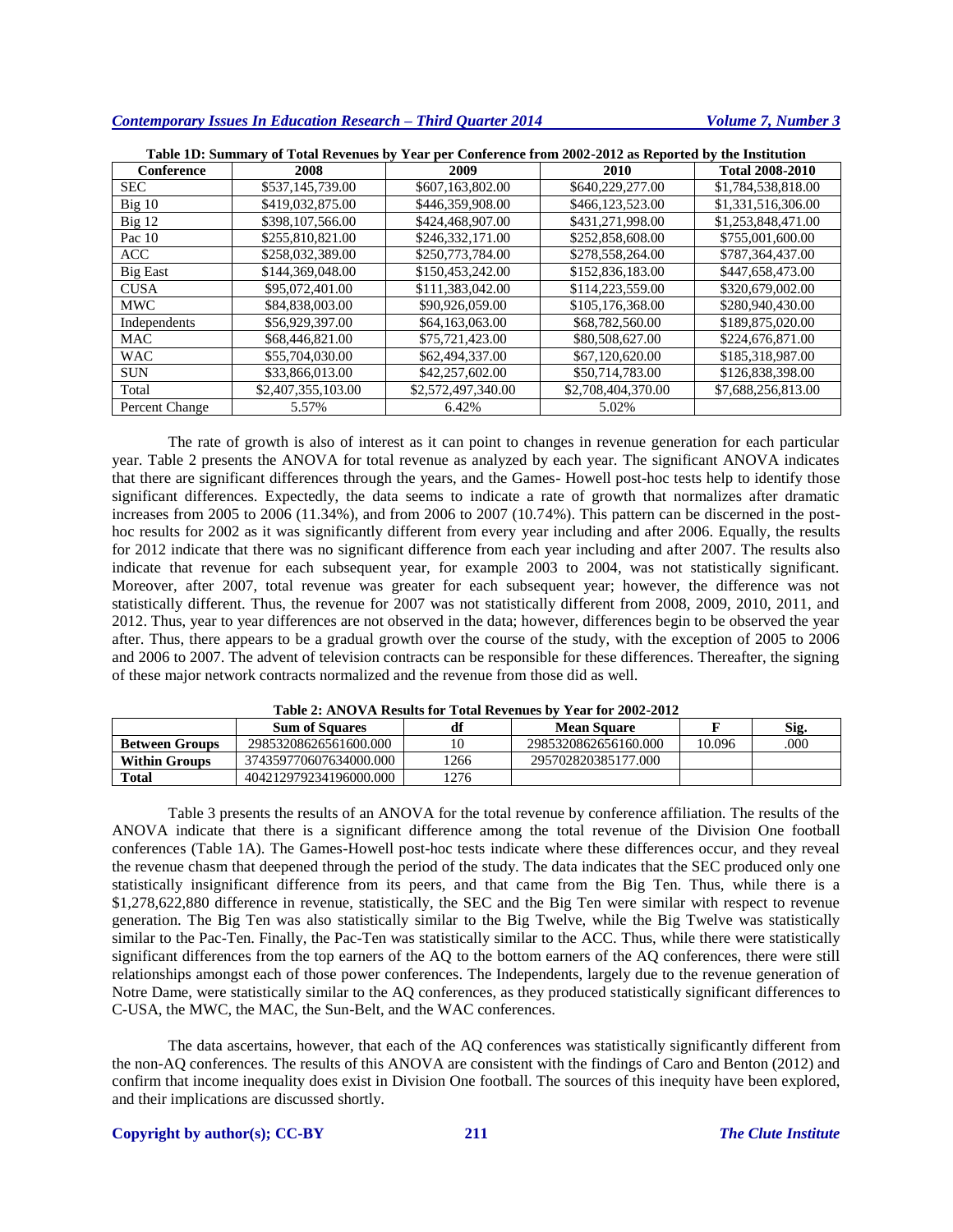| Table 9. ATTO TA INGURS IVI-TURII INTERIN DT COMELEME H'UM 2002-2012 |                        |      |                       |         |      |  |  |  |  |
|----------------------------------------------------------------------|------------------------|------|-----------------------|---------|------|--|--|--|--|
|                                                                      | <b>Sum of Squares</b>  | df   | <b>Mean Square</b>    |         | Sig. |  |  |  |  |
| <b>Between Groups</b>                                                | 215994473952802000.000 |      | 19635861268436500.000 | 131.971 | .000 |  |  |  |  |
| <b>Within Groups</b>                                                 | 188218505281394000.000 | 1265 | 148789332238256.000   |         |      |  |  |  |  |
| Total                                                                | 404212979234196000.000 | 1276 |                       |         |      |  |  |  |  |

**Table 3: ANOVA Results for Total Revenue by Conference from 2002-2012**

Examination of revenue data by automatic-qualification status (Table 4) helps to further quantify the differences among institutions. The mean revenue generation for a non-AQ conference institution was nearly 75% less than that of their AQ peers. This difference ( $\bar{X} = $6,992,411$  for non-AQ and  $\bar{X} = $28,636,630$  for AQ) was statistically significant ( $F = 732.33$ ). Equally, the standard deviations for each of the cohorts indicate that there are vast differences amongst institutions within each group, a result consistent with Caro and Benton (2012). It is important to remember that the non-AQ values, however, are inflated due to the inclusion of Notre Dame as a non-AQ institution. Outside of Notre Dame, Texas Christian University reported the largest non-AQ revenue in 2011 at \$25,984,011. This figure was largely bolstered by their appearance in a BCS game that football season. Still, TCU appears to be a non-AQ outlier in this study. Outside of TCU, the University of Utah (\$16,388,182) in 2008 and Boise State University (\$14,515,613) in 2009 reported the greatest single season revenues for a non-AQ institution. For Utah and Boise State, this occurred in a season where they were invited to play in a BCS game. In fact, short of appearances in BCS games, the results indicate that non-AQ institutions could not keep pace with their Division One peers. Anecdotally, this helps to understand the influence of playing in a BCS game has on total revenue. This relationship was explored in greater detail.

Mean revenue distributions for schools that played in a BCS game illustrate that those institutions benefited from the exposure and monetary compensation for playing in a BCS game. From 2002 to 2012, institutions that participated in a BCS game reported mean revenues of \$40,457,497, compared to mean revenues of \$17,239,673 for those that did not play in a BCS game. As expected, ANOVA analysis indicated that this difference was statistically significant ( $F = 182.42$ ). Still, this does not paint a full picture of the revenue disparity as these cohorts were composed of both AQ and non-AQ schools and only grouped according to participation in BCS games. In an attempt to control for the larger earning potential of AQ schools, the cohorts were further separated to AQ schools that participated in BCS games and non-AQ schools that participated in BCS games. The average revenue for a non-AQ institution that participated in a BCS game ( $\bar{X} = $14,707,945$ ) was statistically different (F = 11.571) from their AQ counterparts ( $\overline{X}$  = \$41,818,829). Therefore, even when the non-AQ institutions were able to gain access to a BCS game, it did not bring them the same monetary reward as it did for their AQ counterparts. This revenue difference can begin to be explained by the methodology employed to distribute BCS revenue. Automatic-qualifier conferences were guaranteed a share of the BCS revenue distribution even if they did not participate in these games. Thus, institutions like Mississippi State, Duke, or Wake Forest, who have never participated in a BCS game, still accessed equal payouts at the end of the season. Schools that participated in a BCS game also received an additional payout for participating in the game. While non-AQ schools received the same access to funds the initial percentage of that payout was substantially lower. Thus, AQ conference schools had access to a larger pool of revenue that was not accessible to the non-AQ institutions. Therefore, despite access to these more lucrative bowl games, non-AQ institutions could not equal the BCS revenue of their AQ counterparts.

|              |      | Mean            | <b>Std. Deviation</b> | Minimum        | <b>Maximum</b>   |
|--------------|------|-----------------|-----------------------|----------------|------------------|
| Non-AO       | 563  | \$6,992,411.19  | \$8,213,323,36        | \$550,265,00   | \$78,349,132.00  |
| AO           | 714  | \$28,636,630.50 | \$17.519.077.94       | \$3,344,401.00 | \$109,400,688.00 |
| <b>Total</b> | 1277 | \$19,094,190.82 | \$17,798,351.94       | \$550,265,00   | \$109,400,688.00 |

Expectedly, institutions that played in and were victorious in a BCS game ( $\overline{X}$  = \$43,010,955) saw a statistically significant mean revenue difference  $(F = 103.64)$  from teams that did not participate in a BCS game  $(\bar{X} = $18,099,284)$ . This is true largely as the cohort was the same as the previous cadre of teams. However, when this cohort was limited to only teams that had played in a BCS game, the mean revenue difference between teams that won the game ( $\bar{X} = $43,010,955$ ) and those that lost the game ( $\bar{X} = $37,904,040$ ) was not statistically significant ( $F = 1.461$ ).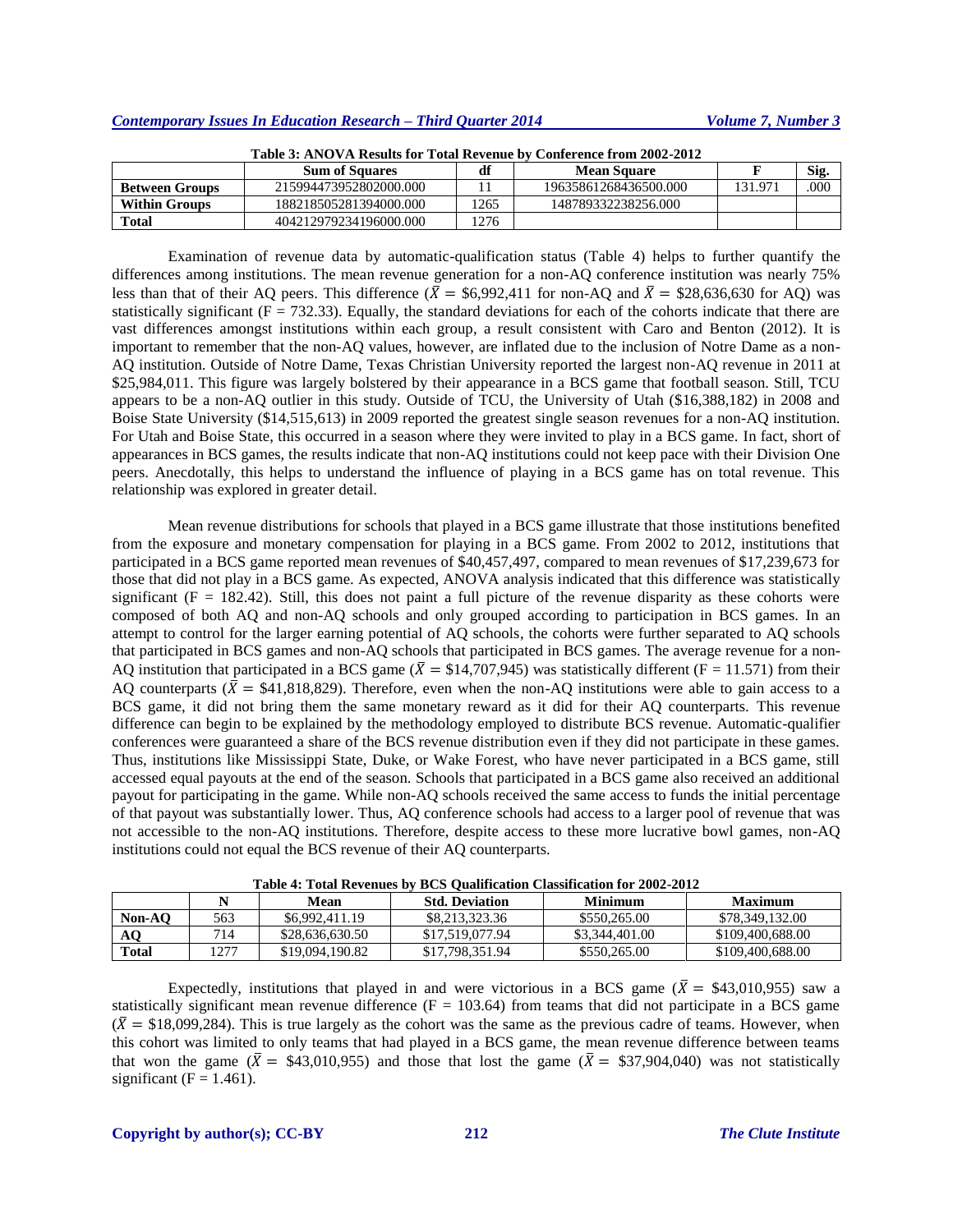The noted differences in mean revenue across qualification status and BCS game participation were examined further through correlational analysis. Table 5 summarizes the Pearson Correlation Coefficients along various relationships.

|                 |                     | <b>Revenues</b> | <b>Total</b><br>Wins | <b>Total</b><br>Losses | Winning<br><b>Percentages</b> | <b>BCS</b><br>Game | <b>BCS</b><br>Win | <b>Oualifier</b> |
|-----------------|---------------------|-----------------|----------------------|------------------------|-------------------------------|--------------------|-------------------|------------------|
| <b>Revenues</b> | Pearson Correlation |                 | .403                 | $-.377$                | .390                          | .354               | .274              | 604              |
|                 | Significance        |                 | 000                  | .000                   | .000                          | .000               | .000              | 000              |
|                 |                     | 1277            | 277                  | 277                    | 1277                          | 1277               | 1277              | 1777             |

**Table 5: Pearson Correlations between Football Revenue and Select Variables for all Division One Football Institutions from 2002 – 2012**

Each of the examined correlations were significant ( $\alpha = 0.05$ ). The strongest correlation, as expected, was to automatic-qualification status, while the weakest correlation was to winning a BCS game. Interestingly, total wins produced a slightly stronger, positive correlation than did winning percentage, despite the fact that they measure the same outcome. This, however, may be attributed to the existence of a potential fan bias towards wins. Fans tend to recognize records from a won/loss perspective more than by winning percentage. Media coverage of teams also tends to report wins and losses and not winning percentage; thus, many fans are not trained to recognize or interpret winning percentages. This may have a potential influence on the donor rates of alumni and fans back to the institution. Alternatively, the greater number of wins tends to be associated with some sort of post-season play; thus, teams that win their respective conferences have the ability to participate in the lucrative Conference Championship Game and, potentially, a BCS game. Thus, a team that wins twelve or thirteen games would have potentially played in a conference championship game and thus earned more revenue. This would then impact the correlational relationship. Still total wins indicates a stronger, positive correlation than having participated in a BCS game. This relationship presents an interesting paradigm with respect to the flow of the varied revenue streams for different institutions, and perhaps an avenue of further research.

An examination of the year to year correlations expands differences in the magnitude of the correlations. Table 6 summarizes the Pearson Correlations according to each year of the study. Each of the correlations was statistically significant ( $\alpha = 0.05$ ). The correlations help paint an interesting picture of what impacted revenue each year; still, the strongest, positive relationship exists between qualifier status and revenue. The BCS changed the qualification rules in the 2004-2005 season, where a non-AQ school could potentially qualify for one of the BCS games should it be in the top 8 of the final BCS poll, or be in the top 16 and ranked higher than at least one of the automatic-qualifier champions. This opened the door for the University of Utah, Texas Christian University, and Boise State University to gain access to the BCS game, and BCS game money, thus ending the non-AQ exclusion from the post-season. The correlation between qualifier status and revenue drops slightly following the 2004 year; however, this relationship has become stronger since 2011. There are several factors that can attribute to this. First, the amount of money distributed by the BCS has become more lucrative (Smith, 2010; Sporting News, 2011; Solomon, 2013). Thus, AQ conference institutions had larger takings due to the increased payouts from the BCS. Concomitantly, many of the power conferences re-signed their television contracts, and this has created a windfall of revenue for many of the top conferences. As noted, the SEC, which is set to launch their own network on the ESPN family of channels in August of 2014, has one of the richest television contracts and dispersed approximately \$289.4M to its fourteen member schools in the 2012-2013 year (Forbes, 2013), up from \$244M the year before. The Big Ten distributed more than \$26M to each of its schools in the same fiscal year, and that value is expected to rise substantially over the course of the next few years as new member institutions Maryland and Rutgers extend the television footprint of the conference. The Big 12 is not lagging far behind with a conference payout of nearly \$200M. These payouts make it difficult for the non-AQ schools to remain financially competitive, and bolster the relationship between AQ status and revenue.

Accordingly, the data indicates a decrease in the relationship between winning percentage and revenue, not because it isn't important to fan donation, alumni support, or merchandising, but because the value of the television contracts has largely decreased the dependency of the top power conferences on other forms of revenue. Automaticqualifier institutions enjoy the windfall of revenue even if they never participate in one of the BCS games. While those add to the prestige of the university, and help to bolster recruiting (Caro, 2012), television contracts and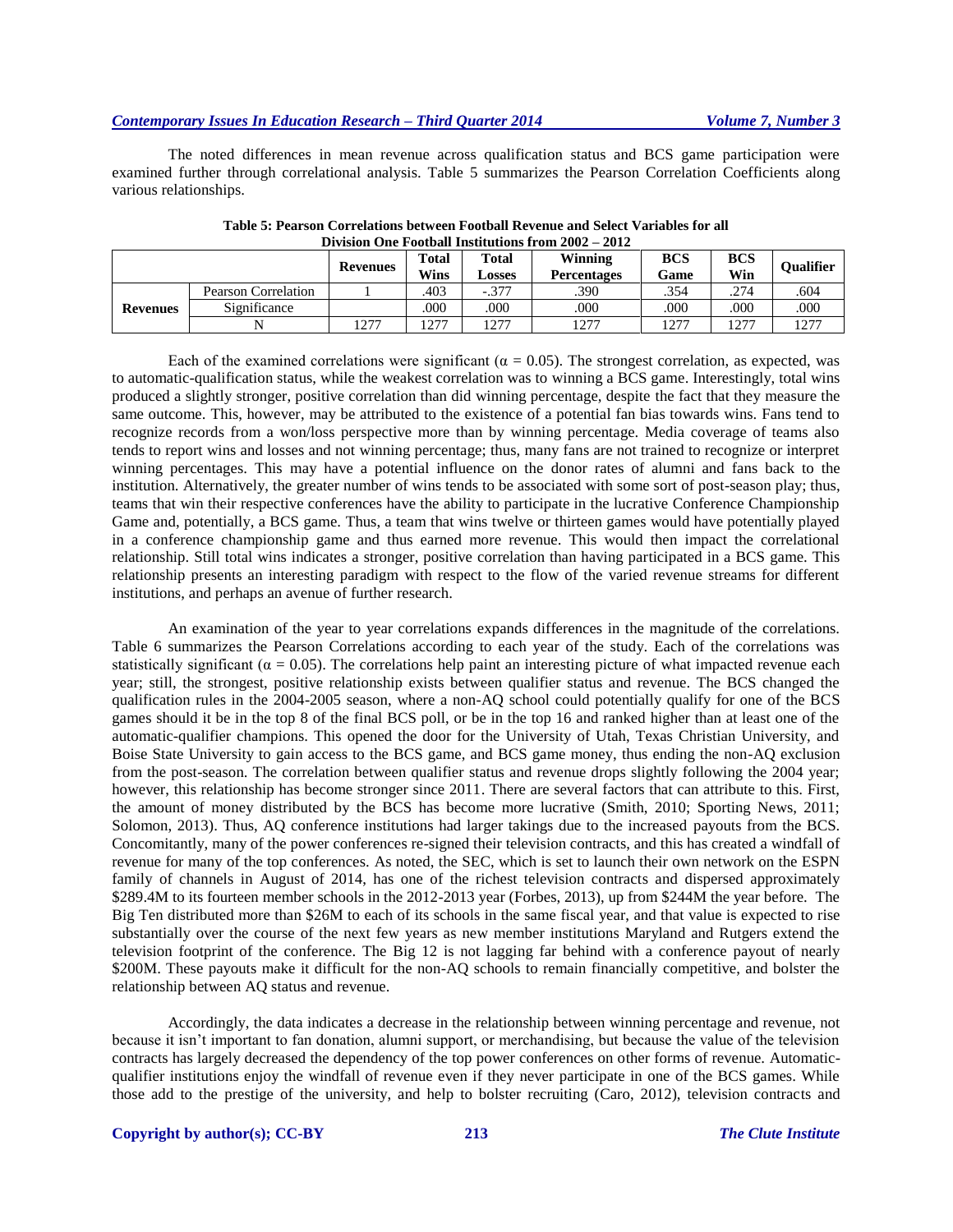automatic BCS payouts put substantially less pressure on these institutions to win. This is not to discount the importance of success; however, with built-in guarantees, those schools could suffer through a down cycle and still not have to face financial hardships. Thus, institutions like Purdue from the Big Ten can average nearly \$20.6M in revenue despite only average 6.3 wins per season, or the University of Colorado can average over \$24.5M with only 4.9 wins per year. This can be compared to Boise State, who only averaged a little over \$9.6M a year despite an average win total of 11.7. This provides further evidence of the impact of television and the BCS on these growing discrepancies in revenue.

The connection between revenue and winning percentages helps to understand the added revenue that may come from merchandising, attendance, and alumni giving. Some schools, like the University of Texas, seem to be immune from the pressures of winning – Texas experienced gains in their total revenue despite posting their lowest win totals in the last three years of the study. Outside of Texas as an apparent outlier, there data indicates that there exists a positive relationship between winning and revenue. The University of Notre Dame finished an undefeated season in 2012 and played the University of Alabama in the BCS National Championship game. In that run, Notre Dame played each of its twelve regular season games were broadcast nationally, splitting between NBC and ABC. Of those telecasts, six were in the national prime-time slot on either of the two networks. The added exposure helped Notre Dame realize a 12% growth in their reported revenue. This could come from the added merchandise sales from the successful season, and the proceeds of playing the BCS game. This same relationship, although with varied percent increases, exists for teams when they played in BCS games for the University of Florida, the University of Georgia, Auburn University, the University of Alabama, the University of Michigan, and Louisiana State University. In the case of the SEC teams, however, it should be noted that those teams also benefited from participating in the SEC Championship Game. Still, the impact of winning is still largely evident.

Interestingly, the strength of the correlation between revenue and winning percentage differs depending on qualification status. The Pearson correlation between winning percentage and revenue is 0.385 for an AQconference institution, compared to 0.206 for their non-AQ conference peers. Further, playing in a BCS game indicates a greater magnitude of relationship for non-AQ institutions (0.382) than for the AQ institutions (0.288). This can be expected due to the additional revenue paid to the participating team and, to some extent, the conference, which resulted from playing in one of the BCS games. Thus, these results help to quantify the importance of playing in a BCS game for these non-AQ institutions. Simply, non-AQ schools had more to gain, either from exposure, merchandising, or from the additional BCS participation revenue, from playing in a BCS game than did their AQ counterparts.

|                                                                                                                             |                              |           |             | ----------- |                     |           |             |           |           |             |             |
|-----------------------------------------------------------------------------------------------------------------------------|------------------------------|-----------|-------------|-------------|---------------------|-----------|-------------|-----------|-----------|-------------|-------------|
|                                                                                                                             | 2002                         | 2003      | 2004        | 2005        | 2006                | 2007      | 2008        | 2009      | 2010      | 2011        | 2012        |
| Revenues                                                                                                                    |                              |           |             |             |                     |           |             |           |           |             |             |
| Winning<br>Percentages                                                                                                      | $.431***$                    | $.323***$ | $.422$ **   | $.485***$   | $.493***$           | $.385***$ | $.364***$   | $.443***$ | $.411***$ | $.405***$   | $.351$ **   |
| <b>BCS</b> Game                                                                                                             | $.290**$                     | $.391***$ | $.388^{**}$ | $.536^{**}$ | $.420***$           | $.300**$  | $.469**$    | $.357***$ | $.289**$  | $.359^{**}$ | $.294***$   |
| <b>BCS</b> Win                                                                                                              | $.341***$                    | $.317***$ | $.290**$    | $.398***$   | $.219$ <sup>2</sup> | .228'     | $.306^{**}$ | $.337***$ | $.255***$ | $.318^{**}$ | $.199*$     |
| Qualifier                                                                                                                   | $.683***$                    | $.660**$  | $.650**$    | $.623^{**}$ | $.629**$            | $.647***$ | $.642***$   | $.617***$ | $.610***$ | $.640**$    | $.666^{**}$ |
| $\mathcal{L}_{\mathcal{L}}$ and $\mathcal{L}_{\mathcal{L}}$ and $\mathcal{L}_{\mathcal{L}}$ and $\mathcal{L}_{\mathcal{L}}$ | $\bigwedge \bigwedge \sigma$ |           |             |             |                     |           |             |           |           |             |             |

**Table 6: Correlations between Revenue and Select Variables by Year from 2002-2012 for all Division One College Football Institutions**

\*\* Significant at  $\alpha$  = 0.05

Regression analysis examines the relationship amongst the variables, and explains the amount of variance seen in the revenue distributions observed in the sample. It further helps to quantify the differences found in ANOVA and correlation analysis as it explores the magnitude of the relationship, and how much of the variance in revenue can be explained by the independent variables. Table 7 summarizes the resulting, significant regression models and presents the correlations and coefficients of determination  $(r^2)$  for each.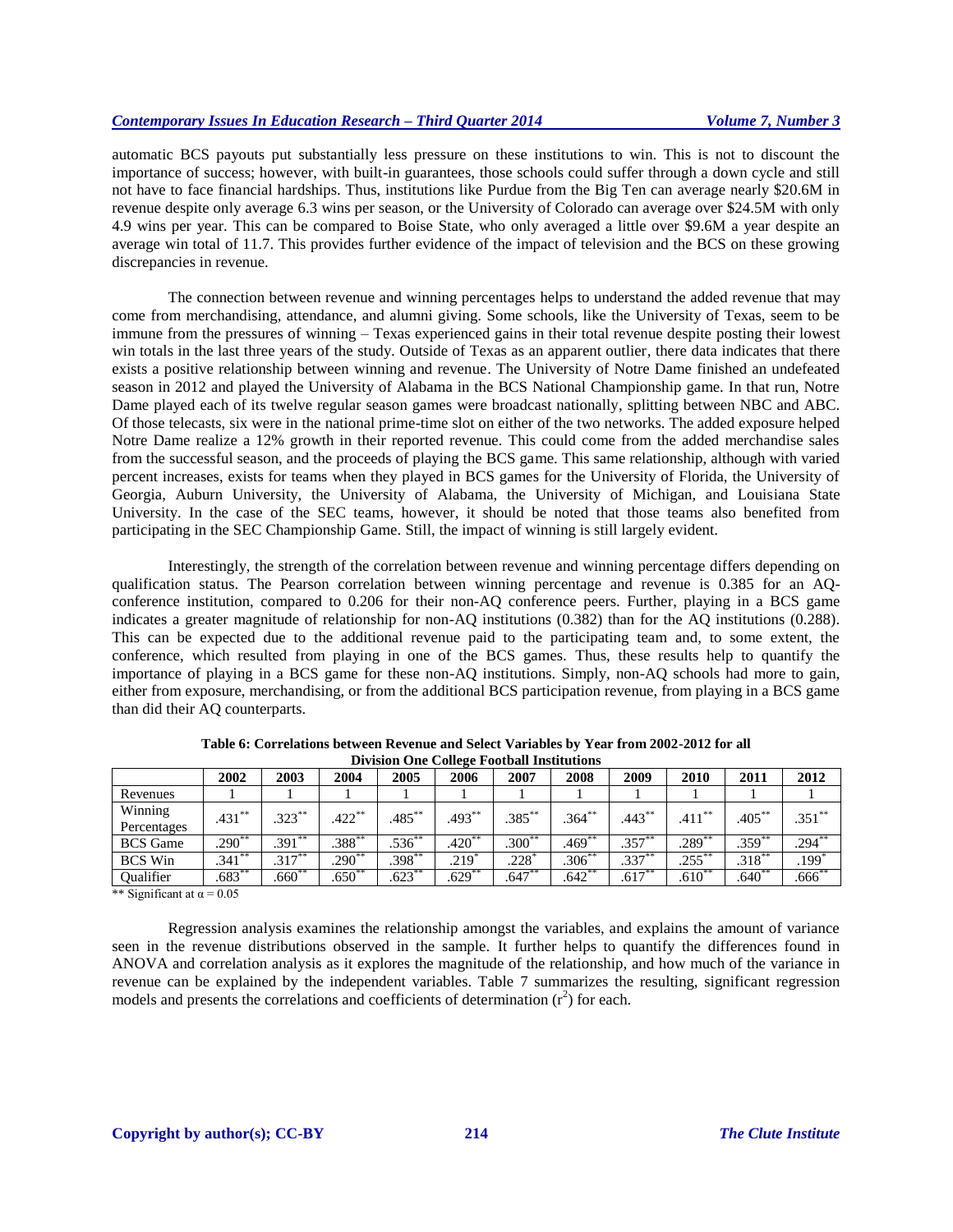|                 | R     | $\mathbf{R}^2$ | <b>Adjusted</b><br>$\mathbf{R}^2$ | <b>Std. Error of the</b><br><b>Estimate</b> | <b>Entered Predictors</b>                         |
|-----------------|-------|----------------|-----------------------------------|---------------------------------------------|---------------------------------------------------|
| 2002            | 0.742 | .550           | .538                              | 7119710.05                                  | Constant, Qualifier, Winning Percentages, BCS Win |
| 2003            | 0.701 | .492           | .483                              | 8671897.093                                 | Constant, Qualifier, BCS Game                     |
| 2004            | 0.727 | .528           | .515                              | 8912272.667                                 | Constant, Qualifier, BCS Game, Winning Percentage |
| 2005            | 0.78  | .608           | .597                              | 9248817.071                                 | Constant, Qualifier, BCS Game, Winning Percentage |
| 2006            | 0.744 | .553           | .541                              | 10825180.41                                 | Constant, Qualifier, Winning Percentage, BCS Game |
| 2007            | 0.672 | .452           | .442                              | 12879175.65                                 | Constant, Qualifier, Winning Percentage           |
| 2008            | 0.727 | .528           | .520                              | 12497926.98                                 | Constant, Qualifier, BCS Game                     |
| 2009            | 0.705 | .497           | .484                              | 14016211.92                                 | Constant, Qualifier, Winning Percentages, BCS Win |
| 2010            | 0.663 | .440           | .430                              | 15332892.11                                 | Constant, Qualifier, Winning Percentage           |
| 2011            | 0.705 | .497           | .484                              | 15257910.61                                 | Constant, Qualifier, Winning Percentages, BCS Win |
| 2012            | 0.711 | .506           | .497                              | 15755180.5                                  | Constant, Qualifier, Winning Percentage           |
| <b>All Year</b> | 0.670 | .449           | .447                              | 13229705.73                                 | Constant, Qualifier, Winning Percentage, BCS Game |

**Table 7: Summary of Step-Wise Regression for Predicting Revenue for Division I College Football Institutions 2002-2012**

The results of regression analysis indicate that for all years 2002 to 2012, the coefficient for the relationship  $(r = 0.670)$  for the model composed of the independent variables of qualification status, winning percentage, and participation in a BCS game, was found to be significant ( $F = 361.00$ ;  $p < 0.001$ ), indicating a strong, positive relationship for the independent variables and revenue. The coefficient of determination  $(r^2)$  was 0.449, indicating that for all institutions from 2002 to 2012, 45% of the variance in revenue could be explained by qualification status, winning percentage, and participation in a BCS game. So, the combination of these independent variables accounts for nearly half of the variance in revenue across all schools, which can mean that other factors, such as attendance, merchandise sales, and alumni giving, can explain the remaining variance. The impact of those additional factors must be explored; however, Caro and Benton (2012) reported that attendance accounted for nearly 62% of the variance in revenue for AQ schools, and 25% of the observed variance for non-AQ schools.

Analysis of the descriptive statistics, ANOVA, and correlations describe the differences in revenue between AQ and non-AQ institutions, and the "head start" brought by belonging to an AQ conference can be measured through the beta coefficients of the resulting model equations. The overall model discussed above produced a resulting, significant regression equation of  $Y = 9,428.77 + 18,831,582.71$  (Qualification Status) + 14,905,324.83 (Winning Percentage) + 10,895,733.00 (BCS Game). Thus, when others were held constant, institutions that belonged to an automatic-qualifying conference stood to gain an average of nearly \$18.9 million more than their non-AQ counterparts. This helps enumerate the impact of belonging to an AQ conference. The model indicates that playing in a BCS game was worth, roughly \$10.9M over the course of the study. An undefeated season could potentially draw the institution over \$14.9M. It is important to remember, however, that the coefficient for winning percentage is slightly skewed due to the varied correlational relationship among AQ and non-AQ institutions. Still, this equation helps to understand the variance in the revenue numbers and illuminates the stark disadvantages that non-AQ institutions faced as a result of the BCS era.

These results are well illustrated when examining the revenue for Texas Christian University (TCU) and the University of Utah, both of which joined AQ conferences over the course of this study. TCU averaged a little under \$14.7M as a member of the Mountain West Conference. In their first year in the Big Twelve, however, they posted revenues just above \$34.4M. These figures are just as pronounced for Utah, who left the Mountain West Conference for the Pac-12 in 2011. As a member of the Mountain West, they averaged over \$11.8M a year. Since joining the Pac-12, their reported average revenue has soared to \$24.2M. These results highlight the impact of playing in an AQ conference and help to enumerate the resulting regression equation presented above.

While BCS games, BCS wins, and winning percentage play a varied role in each of the significant models, only qualifier status (Table 8) remains significant in each of the models. The variance in revenue that is explained by qualification status ranges from a low in 2010 ( $r^2$  = 0.372) to a high in 2002 ( $r^2$  = 0.467). Still, at a range between 37% to nearly 47%, conference affiliation plays a significant role in the amount of revenue generated by each institution. The increased exposure enjoyed by these AQ conference institutions may be one reason for the stark differences in revenue, and television contracts are a significant source of revenue. These power conferences enjoyed the benefits that the BCS era brought, and they took advantage of the built-in advantages that the era

# **Copyright by author(s)[; CC-BY](http://creativecommons.org/licenses/by/3.0/) 215** *[The Clute Institute](http://www.cluteinstitute.com/)*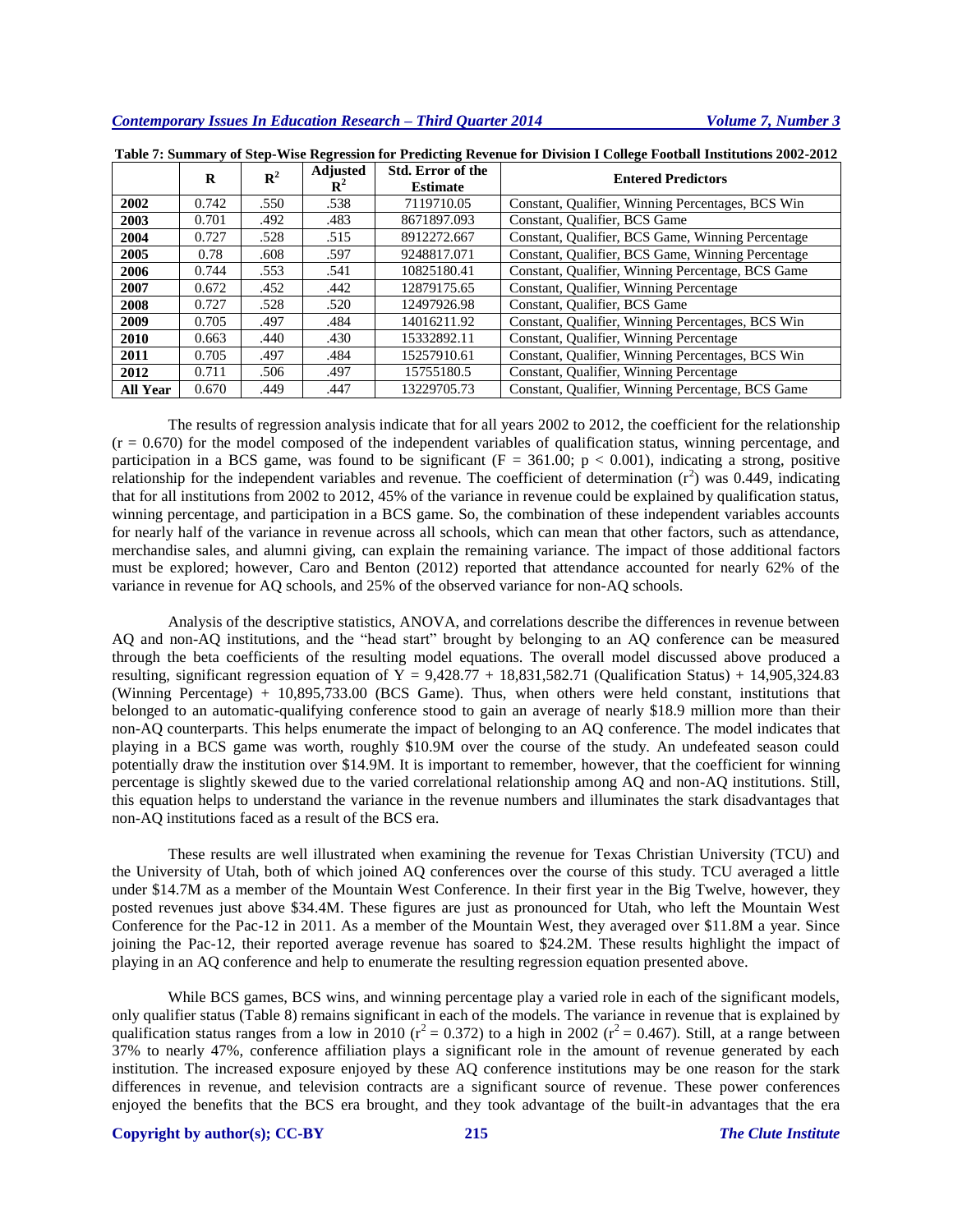brought. The popularity of the game soared and as the availability of the games on television increased, fans flocked to their television sets to watch.

In 2013, the SEC (3,805,794 million), the Big Ten (2,920,815 million), and the ACC (1,961,674 million) drew the most number of viewers for their games (Sporting News, 2013). Moreover, five of the top ten most watched teams were from the SEC, with the University of Alabama drawing the most average viewers at 6,465,000 million. By comparison, Boise State University, arguably the most recognizable non-AQ institution, drew only 1,189,429 million viewers. In week three of the 2012 season, the Alabama versus Texas A&M game drew 13,590,000 viewers on CBS in the afternoon time slot; the Marshall University versus Ohio University game played later that evening drew 86,000 viewers in prime-time for one of the ESPN family of networks. These differences exist throughout the football season. Understanding some of these numbers helps to underscore the importance of conference affiliation. Fans watch college football in droves; however, they are cognizant of the product on the field. A mid-week game between two MAC schools on ESPN is not going to draw the same number of viewers as a Thursday night SEC game. Thus, the television contracts signed by AQ conference will always be more lucrative than those of the non-AQ institutions, thus severely limiting the revenue-generating ability of many of these individual institutions.

| Year | $r^2$ |
|------|-------|
| 2002 | 0.467 |
| 2003 | 0.436 |
| 2004 | 0.423 |
| 2005 | 0.388 |
| 2006 | 0.396 |
| 2007 | 0.419 |
| 2008 | 0.412 |
| 2009 | 0.38  |
| 2010 | 0.372 |
| 2011 | 0.41  |
| 2012 | 0.444 |

**Table 8: Coefficient of Determination for Step-Wise Regression Analysis for Qualification Status on Revenue by Year for 2002-2012**

# **CONCLUSIONS**

The BCS era in college football proved to be beneficial on many fronts for college football. Despite the controversy that it created in matching the top two teams in the national championship, it was successful in capturing new levels of excitement for the regular season. To this end, the popularity of the sport soared, and this is largely represented in the lucrative television contracts that each of the power conferences signed over the last few years. This study concluded that from 2002 to 2012, Division One football institutions amassed \$24,383,281,681 in total revenue. Still, the BCS era may be remembered for the pronounced differences that it created between the AQ and non-AQ conference institutions. While the BCS itself cannot be held accountable for the apparent segregation of these two cohorts, the financial windfall that college presidents and administrators created for their schools was not accidental. There were also calculated, deliberate differences in the distribution of the revenue that further breached the parity of these two cohorts.

With respect to the research questions, the results of this study confirm and expand on the findings of Caro and Benton (2012) that there are significant differences in the total revenue generated by AQ and non-AQ institutions. Again, the BCS is not necessarily responsible for creating these differences; however, the role that revenue distribution played in perpetuating this difference in noteworthy. Belonging to an AQ conference gave those institutions an \$18.8M advance on their non-AQ counterparts. Regression analysis confirmed that AQ classification accounted for 37% to 47% of the variance in total revenue. This study has explored some of the major factors that helped the AQ conference institutions maintain their grip on television, ratings, and merchandising. This difference in funding also provided them with an inherent advantage in the quality of product on the field.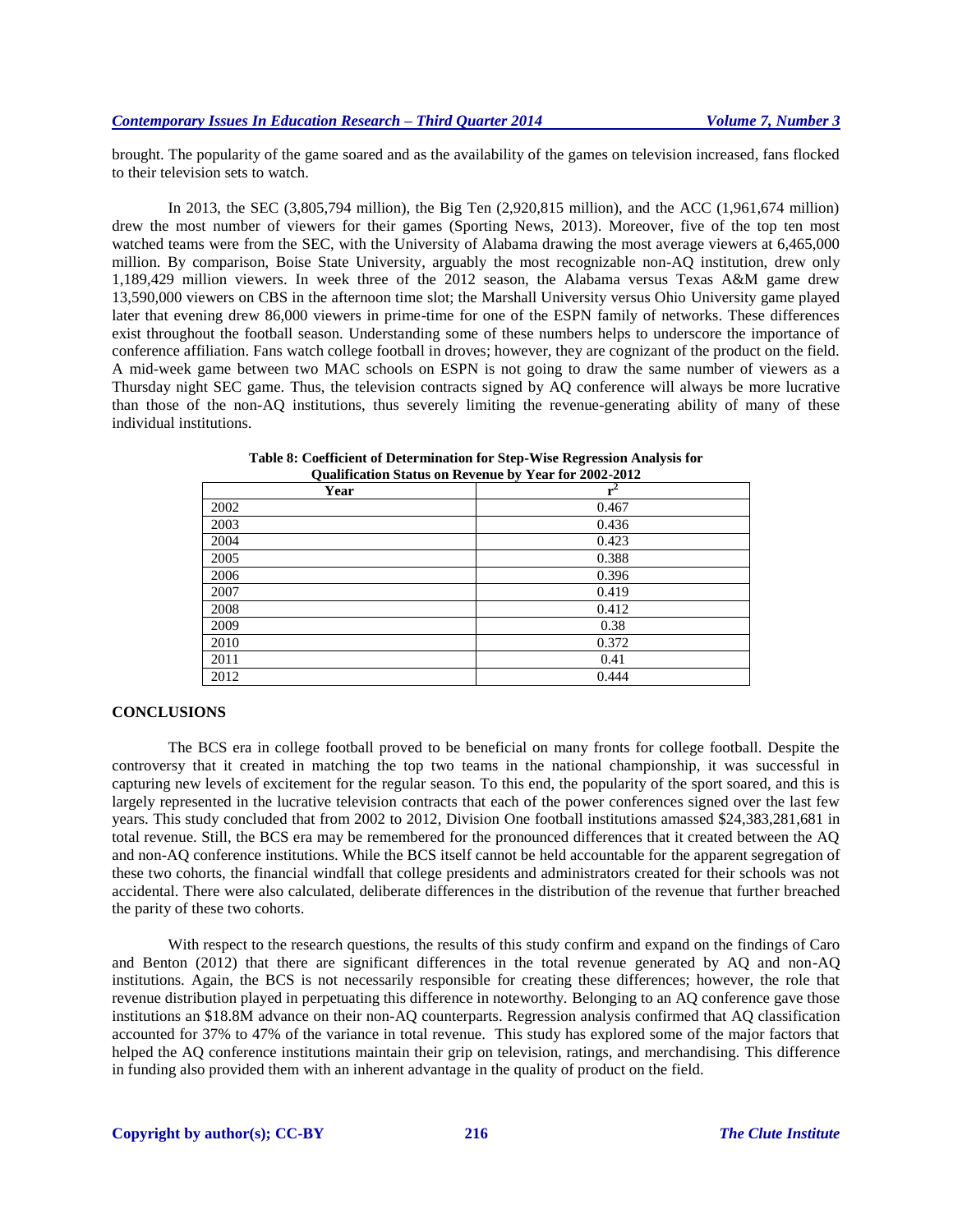At the basic level, the quality of the product on the field largely fuels the supply and demand of the product. As AQ schools continued to play exciting, meaningful games, the value of the product on the field increased. As these teams continued to compete for conference and national championships, high quality recruits continued to want to play for these institutions. In effect, the BCS created a cycle of success, where the top earning schools, who maximized their television exposure, and extended the reach of their brand, capitalized fully on the system. For example, the SEC won seven straight BCS national championships from 2006 to 2012. This was accomplished by only four different schools. This cycle of success, however, helped to increase the exposure of the conference, and some would argue, parity within the conference. However, as Caro (2012) reported, there were staggering differences in the quality of recruiting classes even among the difference conferences, and in some instances, this led to poorer competition on the field. In short, these differences in revenue stream held parity from reaching the sport. Schools that experienced gains in revenue then used that to build better facilities, hire better coaches, and separate themselves from their peers. It can be argued that this was largely due to the initial classification system used by the BCS.

With respect to research question two, there are significant differences that exist in total revenue from year to year of the study. These differences, however, are not seen in consecutive years. Rather, these differences appear after a year has lapsed. Thus, it can be concluded that there was a gradual growth in the total revenue and not an exponential explosion. Still from 2002 to 2012, total revenue more than doubled which points to the dramatic increase in the popularity and exposure for the sport.

Research question three asked if there were significant differences in revenue according to participation in a BCS game. The results of this study are multi-faceted. First, the results confirm that significant differences do exist between teams that did participate in a BCS game and those that did not. The outcome was expected, thus the sample was differentiated to examine the relationships further. When the cohort was separated by qualification status, the results illustrate an even deeper issue. When taken as a complete sample, teams that participated in a BCS game generated an average revenue of \$40.5M; however, when classification status was controlled for, non-AQ schools that participated in a BCS game only averaged \$14.7M. Thus, even when these non-AQ schools qualified for a BCS game, the revenue that they generated was nearly \$30M less than their AQ peers. Still, this value was significantly different from the non-AQ non-BCS game average, which confirms the significance of playing in a BCS game. Still, the impact was markedly different for AQ and non-AQ schools.

Finally, research question four was also confirmed. Schools that played in and won a BCS game generated greater revenue than those that did not participate in a BCS game. Thus, the added exposure and revenue gained from playing and winning a BCS game was significant. However, this result was also largely expected. Thus, the cohort was further controlled to only include those teams that had participated in the game. When this was done, teams generated an average of \$6M more when they won the game; however, this difference was not statistically significantly different. This can be largely attributed to the similarities amongst these schools. The differences noted between those schools that won versus those that lost these games most likely can be explained by conference-level differences in television revenue. Further, the pool of teams that lost these games also includes non-AQ schools that entered the game with a great disparity in earning potential.

In total, the impact of the BCS cannot be discounted. The sport experienced exponential growth over the lifetime of the BCS, and that growth is best captured through the proliferation of revenue. Much of the income can be traced back to the lucrative television contracts and BCS payouts enjoyed by the institutions. Here, the discrepancies in revenue are highlighted and quantified. Moving forward, a line in the sand has been drawn between the power conferences and the rest of Division One football institutions. Those institutions that control the money have also controlled access to the money. The impact on the quality of the sport, the demand of certain factions of the sport, and parity within the sport must all be recognized. Moving forward, the sport has opted for a four-team playoff to determine the national champion, but many of the rules remain the same. Administrators and athletic directors are indeed standing at a crossroad and must determine what is best for all participating institutions so that parity and equality are restored. Then again, the results of this study largely indicate that parity and equality were never priorities of the now departed BCS.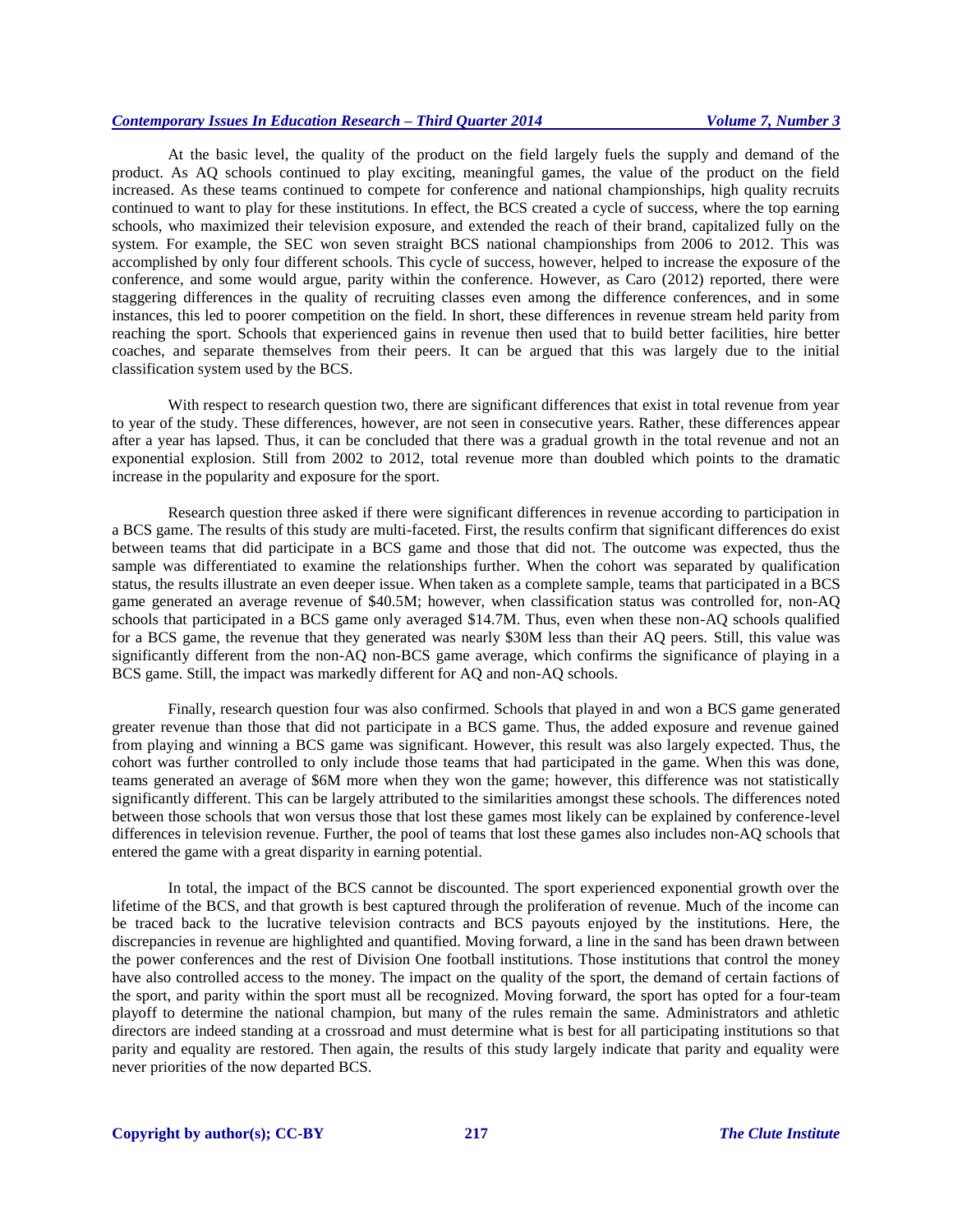# **AUTHOR INFORMATION**

**Cary A. Caro**, Ph.D., Xavier University of Louisiana, 1 Drexel Dr., New Orleans, LA 70125. Cary Caro is an Assistant Professor of Management at Xavier University of Louisiana and the Managing Editor of the *American Journal of Business Education*. E-mail: [ccaro@xula.edu](mailto:ccaro@xula.edu)

# **REFERENCES**

- 1. Baade, R., & Sundberg, J. (1996). What determines alumni generosity? *Economics of Education Review, 15*(1), 75-81.
- 2. Bromberg, N. (2014, March 26). *USC sent season-ticket holders a survey about paying for personal seat licenses*. Retrieved April 2014 from http://sports.yahoo.com/blogs/ncaaf-dr-saturday/usc-sent-seasonticket-holders-a-survey-about-paying-for-personal-seat-licenses-141911006.html
- 3. Brooker, G., & Klastorin, T. (1981). To the victors belong the spoils? College Athletics and Alumni Giving. *Social Science Quarterly, 62*, 744-750.
- 4. Caro, C. (2012). College football success: The Relationship between recruiting and winning. *International Journal of Sports Science and Coaching, 3*(1), 139-152.
- 5. Caro, C. A., & Benton, C. F. (2012). The great divide: Examining football revenue among FBS schools. *International Journal of Sports Science & Coaching, 7*(2), 345-396.
- 6. CLC. (2013, August 12). *Collegiate licensing company names top selling universities and manufacturers for 2012-13*. Retrieved April 2014 from http://www.clc.com/News/Archived-Rankings/Rankings-Annual-2012-13-rankings-section.aspx
- 7. Daughtrey, C., & Stotlar, D. (2000). Donations: Are they affected by a football championship? *Sport Marketing Quarterly, 9*(4), 185-193.
- 8. Dosh, K. (2011, May 5). *Does football fund other sports at college level?* Retrieved April 2014, from http://www.forbes.com/sites/sportsmoney/2011/05/05/does-football-fund-other-sports-at-college-level/
- 9. Dosh, K. (2013, March 19). *A comparison: Conference television deals*. Retrieved April 2014 from http://espn.go.com/blog/playbook/dollars/post/\_/id/3163/a-comparison-conference-television-deals
- 10. Dosh, K. (2013, December 9). *College bowl games mean a big payday for these conferences*. Retrieved April 2014 from http://www.fool.com/investing/general/2013/12/09/college-football-bowl-season-meansbig-payday-for.aspx
- 11. ESPN. (2013, April 18). *NBC's Notre Dame deal extended*. Retrieved April 2014 from http://espn.go.com/college-football/story/\_/id/9186897/nbc-extends-notre-dame-fighting-irish-footballdeal-2025
- 12. Fornelli, T. (2014, January 15). *Arizona State announces Sun Devil Stadium renovation plans*. Retrieved Arpil 2014, from http://www.cbssports.com/collegefootball/eye-on-college-football/24410061/arizonastate-announces-sun-devil-stadium-renovation-plans
- 13. Fulks, D. L. (2002). *Revenues and Expenses of division I and II intercollegiate athletics programs: Financial trends and relationships-2001*. Indianapolis, IN: National Collegiate Athletic Association.
- 14. Fulks, D. L. (2010). *2004-2009 NCAA revenues and expenses of division I intercollegiate athletics programs*. Indianapolis, IN: National Collegiate Athletic Association.
- 15. Games, P., & Howell, J. (1976). Pairwise multiple comparison procedures with unequal N's and/or variance: A Monte Carole study. *Journal of Educational Behavioral Statistics, 1*(2), 113-125.
- 16. Hyde, D. (2011, October 15). *FAU has day to remember, game to forget*. Retrieved April 2014 from http://articles.sun-sentinel.com/2011-10-15/sports/fl-hyde-fau-stadium-opener-1016-20111015\_1\_sun-lifestadium-athletic-director-craig-angelos-new-on-campus-stadium
- 17. Jaccard, J., Becker, M., & Wood, G. (1984). Pairwise multiple comparison procedures: A review. *Psychological Bulletin, 96*(3), 589-596.
- 18. Keating, P. (2012, May 23). *The silent enemy of men's sports*. Retrieved April 2014 from http://espn.go.com/espnw/title-ix/article/7959799/the-silent-enemy-men-sports
- 19. LSUsports.net. (2014, Feburary 18). Retrieved April 2014 from http://www.lsusports.net/ ViewArticle.dbml?DB\_OEM\_ID=5200&ATCLID=3689647
- 20. McCormick, R., & Tinsley, M. (1986). *Athletics vs. academics*. Clemson University. Clemson, SC: Center for Policy Studies, College of Commerce and Industry.

# **Copyright by author(s)[; CC-BY](http://creativecommons.org/licenses/by/3.0/) 218** *[The Clute Institute](http://www.cluteinstitute.com/)*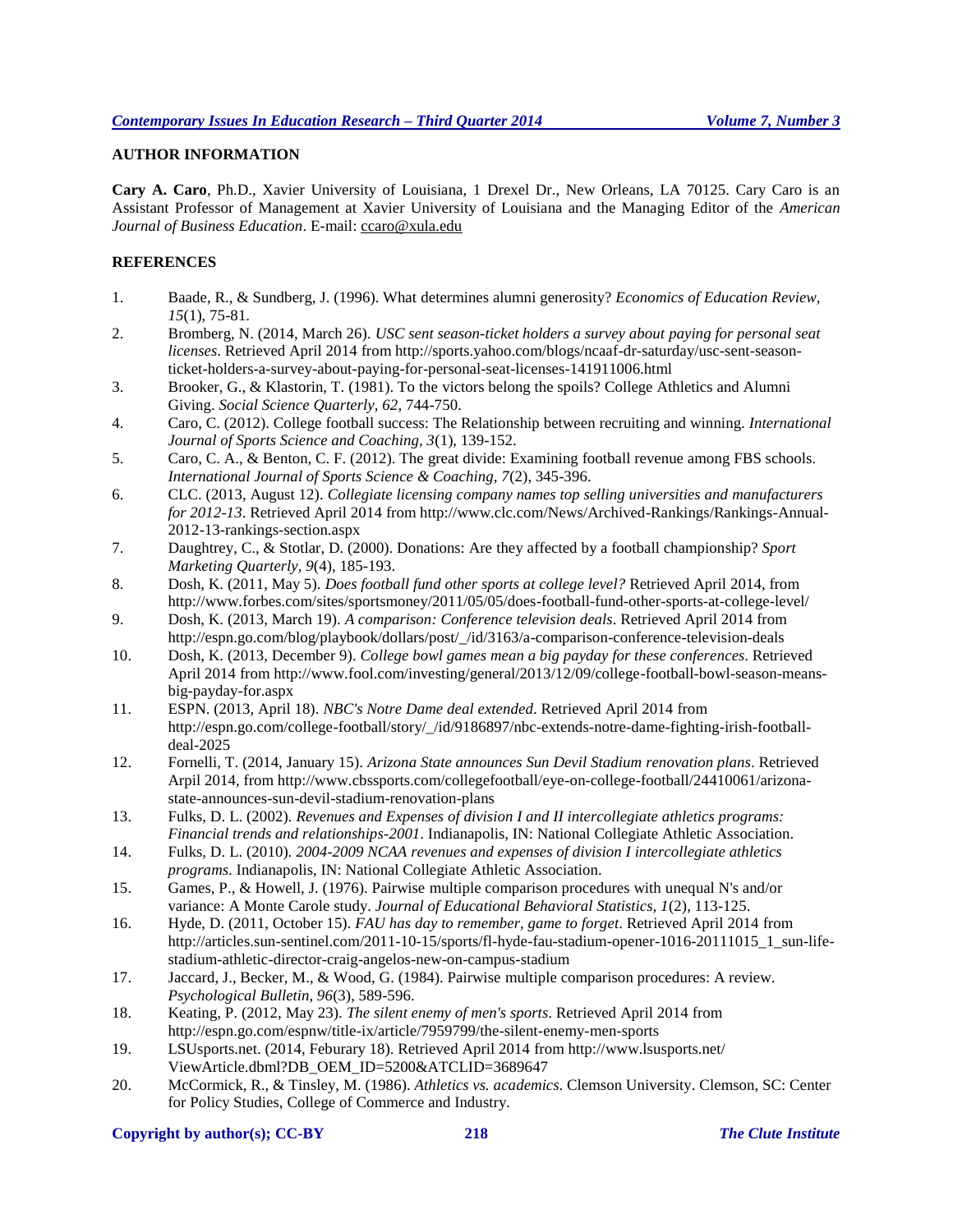- 21. McGuire, K. (2013, December 4). *More people watched the Iron Bowl than any college game this season*. Retrieved April 2014 from http://collegefootballtalk.nbcsports.com/2013/12/04/more-people-watched-theiron-bowl-than-any-college-game-this-season/
- 22. Mgoblue.com. (2012, December 10). *U-M athletics announces 2013-14 preferred seat donation plan.* Retrieved April 2014 from http://www.mgoblue.com/genrel/121012aaa.html
- 23. Muret, D. (2009, September 21). *Gophers' golden moment*. Retrieved April 2014 from http://www.sportsbusinessdaily.com/Journal/Issues/2009/09/20090921/This-Weeks-News/Gophers-Golden-Moment.aspx
- 24. NCAA. (2012). *2012 national college football attendance*. Indianapolis, IN, USA. Retrieved from http://fs.ncaa.org/Docs/stats/football\_records/Attendance/2012.pdf
- 25. NCAA. (2013). *2013 national college football attendance*. Indianapolis, IN, USA. Retrieved from http://fs.ncaa.org/Docs/stats/football\_records/Attendance/2013.pdf
- 26. Nebraska Athletics. (2014). *Memorial stadium - A "cathedral of college football".* Retrieved April 2014 from http://www.huskers.com/ViewArticle.dbml?ATCLID=734
- 27. Olson, R. (2014, February 8). *Personal seat licenses will raise \$100 million for new Vikings stadium*. Retrieved April 2014 from http://www.startribune.com/politics/statelocal/244270481.html
- 28. O'Toole, T. (2010, August 25). *Texas, Alabama are top two schools in merchandise sales*. Retrieved April 2014 from http://content.usatoday.com/communities/campusrivalry/post/2010/08/texas-alabama-are-toptwo-schools-in-merchandise-sales/1#.U01Jj1VdWSo
- 29. Padilla, A., & Baumer, D. (1994). Big-time college sports: Management and economic issues. *Journal of Sport and Social Issues, 18*(2), 123-143.
- 30. Patterson, C. (2014, January 14). *Kyle Field renovations cancel Texas A&M spring games for 2014-15*. Retrieved April 2014 from http://www.cbssports.com/collegefootball/eye-on-college-football/24443365/ texas-am-announces-no-traditional-spring-game-for-2014-or-2015
- 31. Price, D. I., & Sen, K. C. (2003). The demand for game day attendance in college football: An analysis of the 1997 1-A season. *Managerial and Decision Economics, 2*, 35-46.
- 32. RollTide.com. (2014). *Tickets*. Retrieved April 2014, from http://www.rolltide.com/tickets/m-footbl. html#season-tickets
- 33. Rovell, D. (2013, August 12). *Texas leads in merchandise royalties*. Retrieved April 2014 from http://espn.go.com/college-football/story/\_/id/9560094/texas-longhorns-again-top-merchandise-sales-list
- 34. Rovell, D. (2014, February 17). *Will next generation of fans show up?* Retrieved April 2014 from http://espn.go.com/college-football/story/\_/id/10458047/next-generation-ticket-holder-concern-studentsshow-college-football-games
- 35. SB Nation. (2013, December 7). *SEC dominates 2013 tv ratings, Texas A&M and Mizzou thrive*. Retrieved April 2014 from http://www.goodbullhunting.com/2013/12/4/5173376/sec-college-football-tv-ratings-2014-texas-am-missouri
- 36. Smith, C. (2013, December 18). *College football's most valuable teams 2013: Texas Longhorns can't be stopped*. Retrieved April 2014 from http://www.forbes.com/sites/chrissmith/2013/12/18/college-footballsmost-valuable-teams-2013-texas-longhorns-cant-be-stopped/
- 37. Smith, M. (2010, January 25). The BCS' big split. Retrieved April 2014 from http://www.sportsbusinessdaily.com/Journal/Issues/2010/01/20100125/This-Weeks-News/The-BCS-Big-Split.aspx
- 38. Solomon, J. (2013, December 11). N*CAA audit: Every football conference made money on 2012-13 bowls*. Retrieved April 2014 from http://www.al.com/sports/index.ssf/2013/12/bowl\_money\_ 101\_ncaa\_audit\_show.html
- 39. Sporting News. (2011, January 11). *SBJ: BCS payouts grow along with big shares for big six conferences*. Retrieved April 2014 from http://www.sportingnews.com/ncaa-football/story/2011-01-24/sbj-bcs-payoutsgrow-along-with-big-shares-for-big-six-conferences
- 40. Sports Business Daily. (2012, April 19). *LSU's Tiger stadium to undergo \$100M expansion, add gymnastics, tennis facilities*. Retrieved April 2014 from http://m.sportsbusinessdaily.com/Daily/ Issues/2012/04/19/Facilities/Tiger-Stadium.aspx
- 41. Sullivan, J., Riccio, C., & Reynolds, C. (2008). Variations in students' school-and teacher related attitudes across gender, ethnicity, and age. *Journal of Instructional Psychology, 35*(3), 296-305.